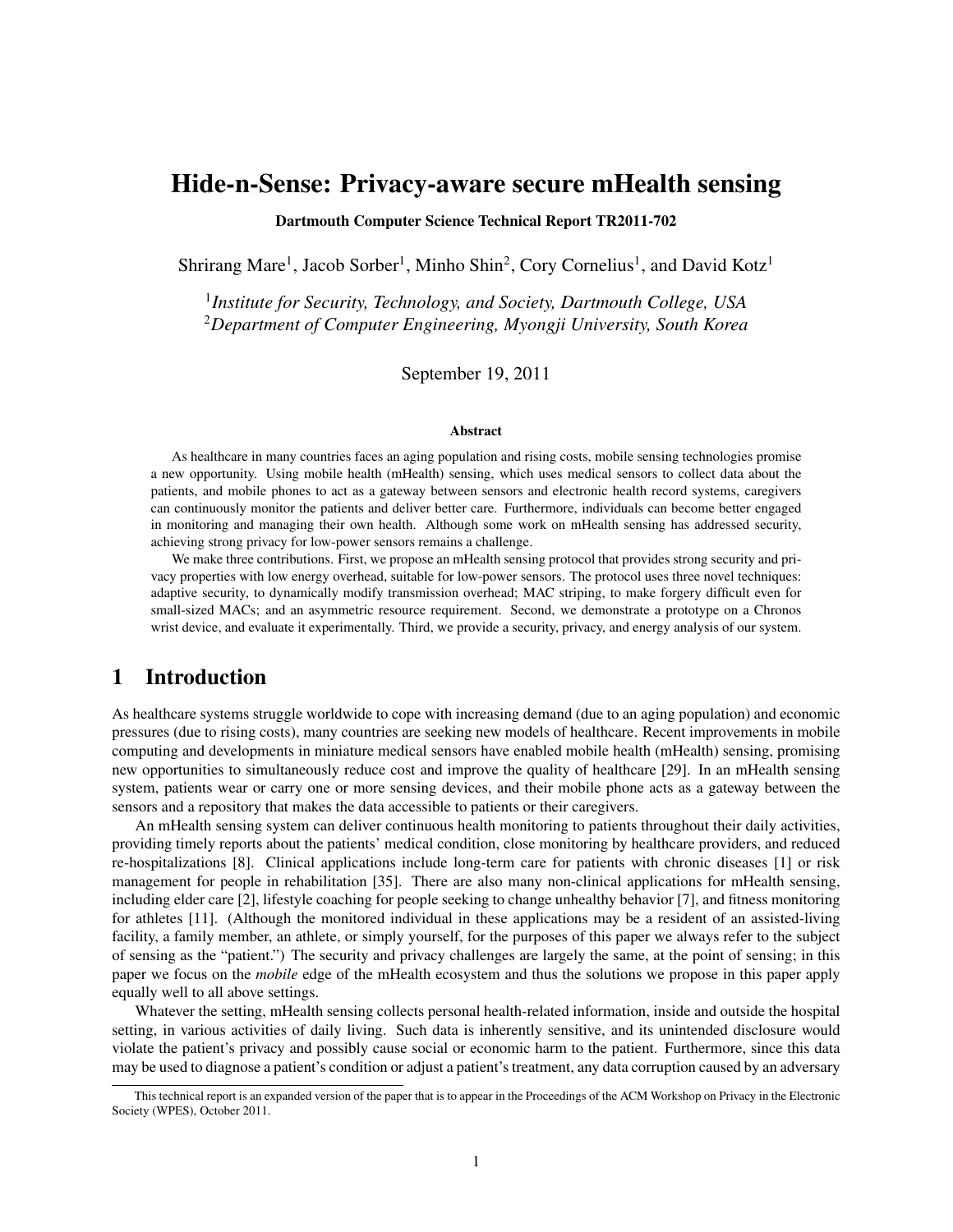can have an adverse effect on the patient's health. Thus, an mHealth sensing system should have mechanisms to preserve patient privacy and maintain data integrity.

To achieve the necessary security and privacy for mHealth requires one to solve four problems: securing the data in the sensor nodes, securing the data during communication between the sensors and the mobile phone, securing the data (and processing) inside the mobile phone, and securing the data inside the back-end servers. In this paper we address the second problem; we assume tamper-resistant sensor nodes, and expect the phone platform and the back-end servers to be secured by other solutions. There are many proposed protocols for Wi-Fi networks that provide a secure and private communication [\[3,](#page-16-5) [17,](#page-16-6) and their references], but these protocols are not suitable for low-power sensor networks because of their large transmission overhead. In this paper we propose a protocol (inspired by previous work on privacy-preserving wireless protocols) that provides strong security and privacy properties, and is also energyefficient, which makes it suitable for low-power mHealth sensing networks.

We make three contributions here:

- 1. We propose Hide-n-Sense (HnS), a protocol that provides strong security and privacy properties for mHealth sensing with low energy overhead for the sensors. We use three novel techniques in the protocol:  $i)$  adaptive security to dynamically change the transmission overhead to maintain security while limiting overhead,  $ii)$  MAC striping to make the protocol strongly resistant against forgery for small-sized message authenticate codes (MACs), and *iii*) asymmetric energy requirements among the communicating devices. HnS is an adaptation of SlyFi [\[17\]](#page-16-6), where we apply these techniques to provide an energy-efficient protocol for low-power sensor networks, and a granular control over the trade-off between energy and privacy. (We compare HnS with SlyFi in §[5](#page-11-0) and §[7.](#page-14-0)) Although we demonstrate these techniques using an adaptation of SlyFi, these techniques can be applied to other protocols to make them energy-efficient while maintaining their security and privacy properties.
- 2. We implemented a prototype of the HnS protocol on TI's eZ430 Chronos wireless device, and we demonstrate experimentally that it is feasible to get strong security and privacy guarantees on low-powered devices.
- 3. We provide a security, privacy, and energy analysis of our protocol.

We present an overview of our mHealth system architecture and its security model in §[2.](#page-1-0) In §[3](#page-4-0) we present our protocol, and analyze its security and privacy in §[4.](#page-10-0) We present an evaluation of the protocol in §[5,](#page-11-0) followed by discussion in §[6.](#page-14-1) In §[7](#page-14-0) we describe related work.

## <span id="page-1-0"></span>2 Security model

In this section we give an overview of the system architecture, define our threat model and adversary model, identify our security goals, and list trust assumptions.

### 2.1 System model

Whether for remote-patient monitoring or for personal health management, in a typical mHealth-sensing system the patient carries some sort of *mobile node (MN)*, most likely a mobile phone, that acts as a gateway between a body-area network of *sensor nodes (SN)* and the Internet (as shown in Figure [1\)](#page-2-0). Some SNs collect continuous physiological data about the patient (e.g., heart rate or blood oxygenation). Other SNs may be used intermittently, such as a bloodpressure cuff used daily. The MN may also have useful internal sensors (such as the accelerometers, cameras, or GPS available in many smart phones). The SNs forward sensor data collected at the instruction of the MN, which may process or aggregate the information before presenting it to the patient (locally) or forwarding it via the Internet for use by a remote consumer (health provider, caregiver, researcher) or for their own later use.

Many mHealth sensors are appearing on the market; although most of today's devices use proprietary interfaces, protocols, or gateways, the Continua Alliance has been developing standards and certifying compatible devices [\[36\]](#page-17-2). Some of today's devices push their data to a vendor-managed portal where patients view their data [\[13,](#page-16-7) for example], but some are capable of uploading to a Personal Health Record (PHR) like Microsoft HealthVault [\[23\]](#page-17-3). In this paper, we refer to all of these records, providers, vendors, and other data consumers as a *back-end services*.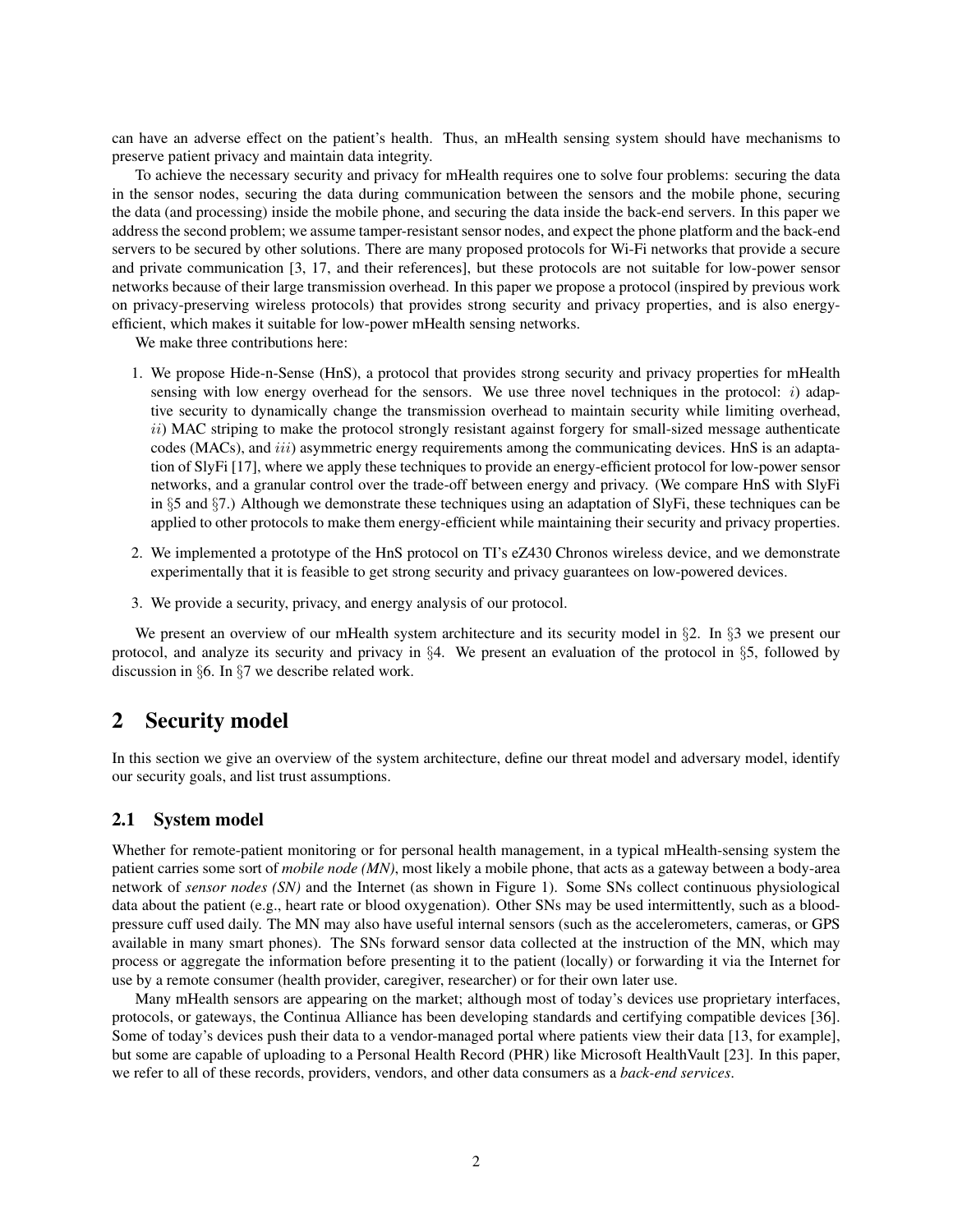

<span id="page-2-0"></span>Figure 1: Overall system architecture

As context for our design, and the basis of our security analysis in §[4,](#page-10-0) we first detail our underlying assumptions.

System assumptions. We make the following assumptions about the hardware and software capabilities of the MN and SN .

- S1. *Crypto.* Each SN has the cryptographic capabilities needed for message confidentiality and authenticity; that is, each SN has enough resources to support cryptographic primitives such as AES, and SHA-1 (either in software or hardware).
- S2. *Clock.* Each SN has an embedded real-time clock that is sufficiently accurate to timestamp its data; the clock's drift can be corrected by synchronizing occasionally with the MN, which is assumed to be synchronized to an Internet-based time source.
- S3. *Platform.* The MN is a general-purpose mobile platform, such as a smart phone, with a short-range wireless interface for body-area communication with the SNs (e.g., Bluetooth or Zigbee) and an optional long-range wireless interface for Internet communication (e.g., Wi-Fi or 3G).
- <span id="page-2-1"></span>S4. *Out-of-band (OOB) channel.* There exists a secure channel (typically an out-of-band channel) between the MN and each SN, which can be used for exchanging secret keys during a pairing process.

### 2.2 Adversary and threat model

We assume a powerful adversary that has the following capabilities:

- <span id="page-2-2"></span>A1. *Full access to the wireless channel.* The adversary can *observe, inject, modify* or *disrupt* any message transmitted over the wireless channel between MN and SN .
- A2. *No access to out-of-band channel.* The adversary has no access to the out-of-band channel ([S4](#page-2-1)) used by the MN, and the SN for the pairing operations.
- A3. *Computationally bounded.* The adversary is incapable of breaking cryptographic primitives such as AES and SHA.
- A4. *No compromise of MN or SN.* The adversary does not have the capability to compromise either the software or the hardware of the MN or the SN (at least, without it being immediately evident to the patient). We realize that this assumption may be difficult to achieve. We address MN security in another work [\[33\]](#page-17-4); as for the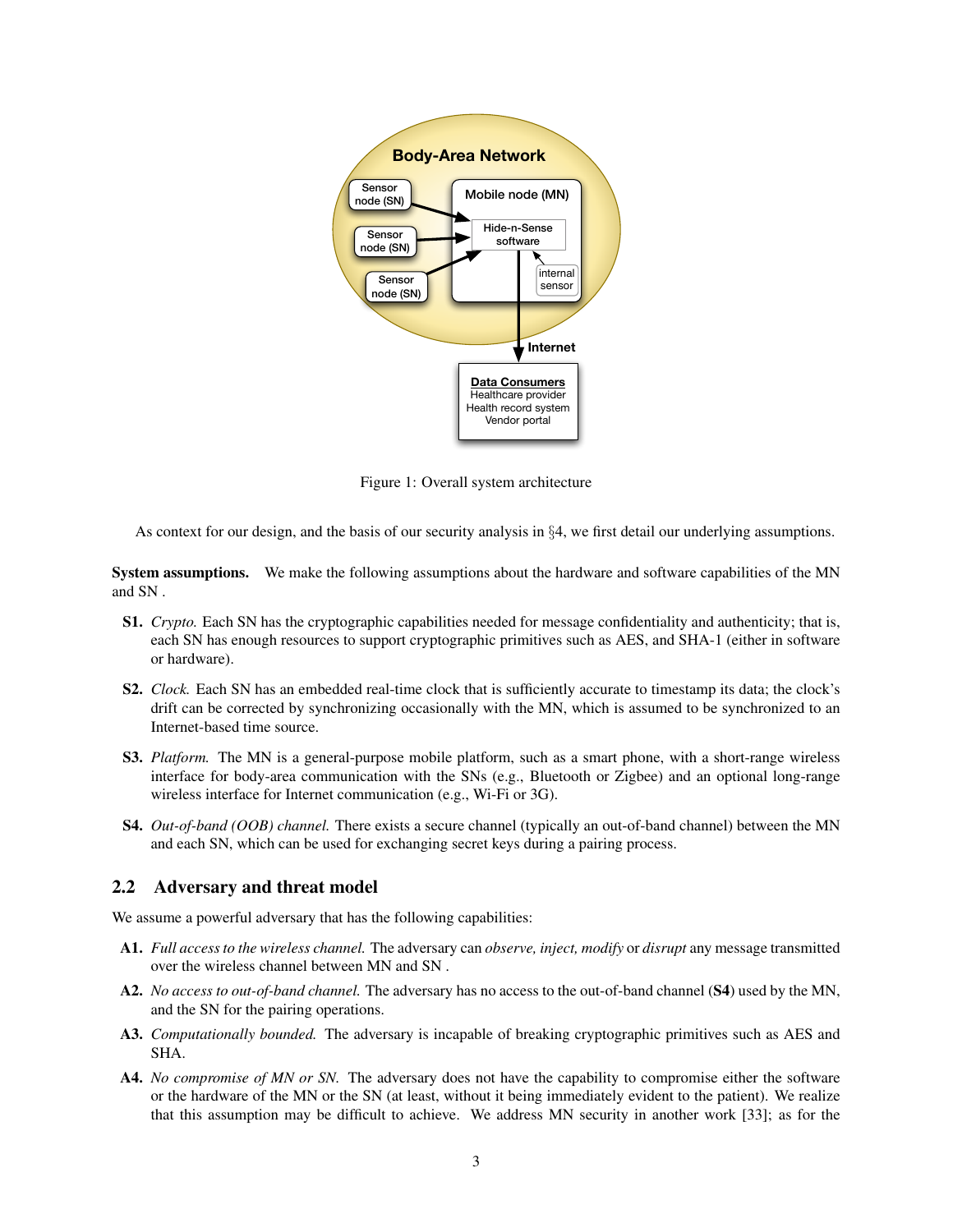SN one may assume tamper-resistant SN packaging. We focus herein on the problem of securing the wireless communication, so for the purpose of this paper we assume the adversary cannot discover the secret keys (which are used to secure the channel) by compromising the MN or the SN .

A5. *Local adversary.* The adversary does not compromise any of the back-end services. If the adversary has access to the back-end services, he can get access to the patient's sensitive data, defeating the purpose of a secure wireless BASN protocol.

These assumptions begin to define the scope of our solution; in this paper, we focus on the mobile edge to the mHealth ecosystem, and in particular on the communications between the MN and SN . We provide a secure and energy-efficient protocol at the link-layer level; we leave physical-layer attacks to other physical-layer solutions.

Given the capabilities of the adversary, we focus on the following threats. For a more thorough treatment of privacy-related threats to mHealth, see our survey [\[4\]](#page-16-8) and paper [\[19\]](#page-16-9).

- <span id="page-3-0"></span>T1. *Threat to privacy:* The adversary wants to learn sensitive information about the patient, including medical conditions (e.g., disease or treatment type), sensing situation (e.g., types of sensors or number of sensors), or other personal information deemed private (e.g., mobility traces or activity patterns). For this threat, the adversary attempts to eavesdrop on the SN-MN communication, and then discover sensitive information from the messages (if available in cleartext), or by applying traffic-analysis techniques [\[37\]](#page-17-5).
- <span id="page-3-1"></span>T2. *Threat to data integrity and authenticity:* The adversary wants to cause the MN to accept incorrect, invalid, or duplicate sensor data. For this threat, the adversary attempts to *forge* a message that looks legitimate to the MN, *tamper* with a legitimate message from the SN, or *replay* a previously observed message.
- <span id="page-3-2"></span>T3. *Threat of resource exhaustion attack:* The adversary wants to exhaust the MN's battery to prevent the MN from collecting the victim's medical data. For this threat, the adversary may send the MN a series of invalid messages forcing the MN to consume power to receive, process, and discard the messages.

### <span id="page-3-3"></span>2.3 Security and privacy goals

We must be precise in defining the set of properties that an mHealth-sensing system should achieve; the following set of goals directly address the set of threats defined above. We first list the security properties that are essential to protect security and privacy in MN-SN communications; these properties define our design goals. Unless otherwise specified, the term 'node' refers to both the MN and the SN .

<span id="page-3-4"></span>SP1. *Node anonymity.* The protocol should not reveal information about the nodes to an (active or passive) observer (addressing [T1](#page-3-0)). To preserve node anonymity, transmissions to/from a node must be *unlinkable*; that is, given two transmissions, the adversary should not be able to tell whether they are to/from the same node.

The HnS protocol preserves the weak unlinkability property of SlyFi; that is, given two messages the adversary cannot tell whether they are from/to a same node using only the content of the messages. To achieve strong unlinkability, the protocol must deal with traffic-analysis attacks, in which the adversary makes use of message size and timing; we leave the problem of finding an energy-efficient defense against traffic analysis for future work.

- <span id="page-3-5"></span>SP2. *Data confidentiality.* The protocol should not reveal any information about the message content to an observer – active or passive (addressing [T1](#page-3-0)).
- <span id="page-3-6"></span>SP3. *Data integrity and authenticity.* A node should be able to verify that the message it received was generated by the node that claims to have generated it, and that the message was not modified in transit (addressing [T2](#page-3-1)).
- <span id="page-3-7"></span>SP4. *Data freshness.* A node should be able to ignore any duplicate or out-of-order messages. If a node receives such a message, it should discard it (addressing [T2](#page-3-1)).
- <span id="page-3-8"></span>SP5. *Efficient message filtering.* The MN should be able to ignore messages that are not from the SN, quickly and with minimum energy expenditure (addressing **[T3](#page-3-2)**).

### 2.4 Other properties

To secure the overall system, one also needs other properties; we do not specifically address these properties in our solution because either they are out of scope of this paper or there exist other reasonable solutions in the literature.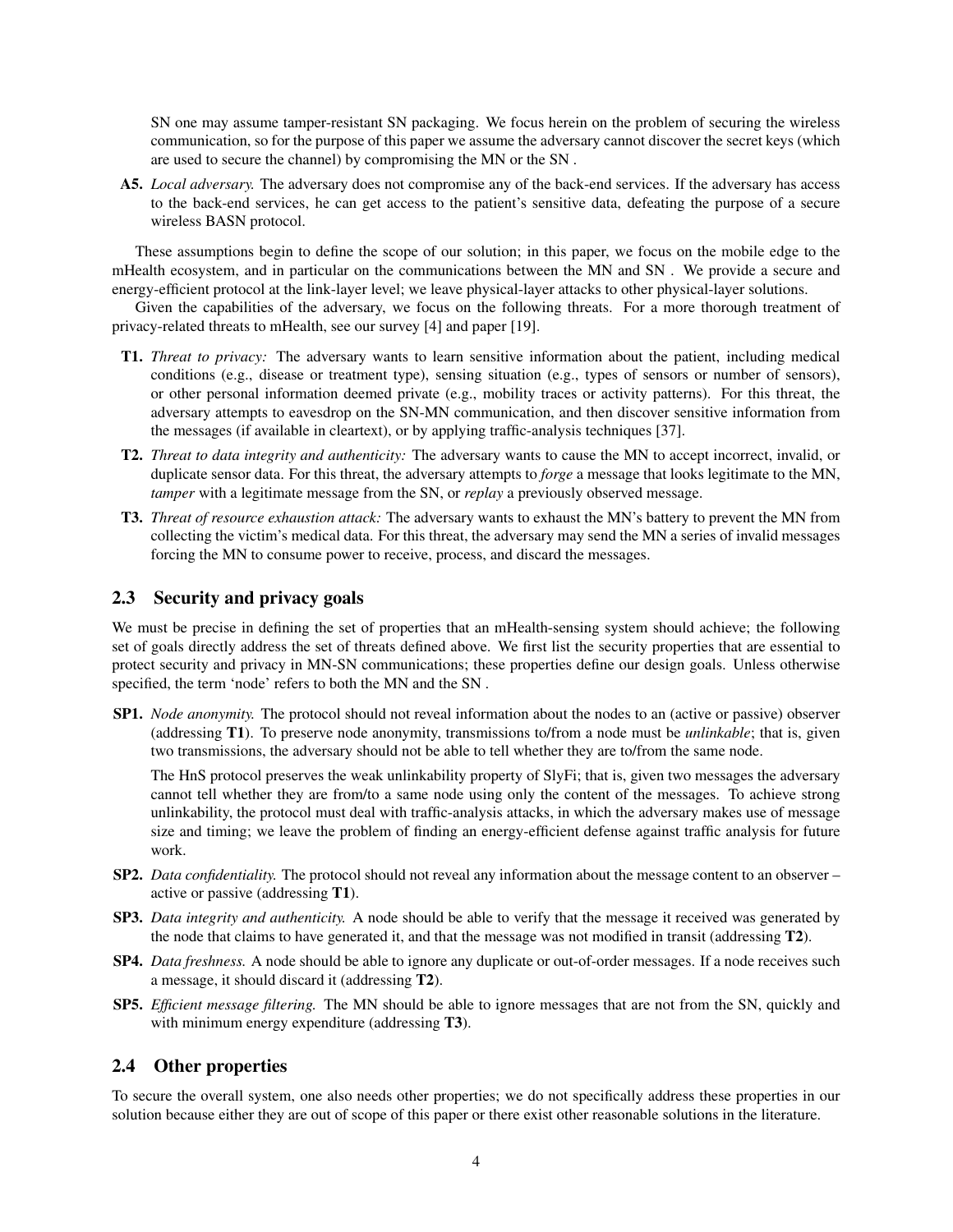- OP1. *Node integrity.* The hardware and software of the MN and SN should remain intact, or at least, any unauthorized change should be detectable. SN integrity can be achieved by using tamper-resistant or tamper-evident packaging . To achieve MN integrity, one may leverage trusted hardware [\[12\]](#page-16-10), hypervisors [\[16\]](#page-16-11), or other techniques [\[33\]](#page-17-4).
- OP2. *Node confidentiality.* The data within the MN and SN (e.g., secret keys, sensor data, identities of corresponders) should remain confidential to the adversary, either passive or active.
- OP3. *Patient Authenticity.* A mobile node should be able to verify that the sensor data it receives was generated by the sensor node located on the correct patient's body, not on some nearby body. (We solve aspects of this problem in other papers [\[10,](#page-16-12) [34\]](#page-17-6).)
- OP4. *Data availability.* An adversary should not be able to prevent the MN and SN from collecting sensor data, or prevent the MN from delivering the sensor data to the back-end service. Although it is hard to prevent jamming attacks, common measures such as frequency hopping (e.g., used in Bluetooth) make it difficult for the adversary to jam a network.

### 2.5 Trust model

Any trustworthy system is built on certain assumptions about who trusts whom to do what. We outline our assumptions about the three types of principals – manufacturer, health provider, and patient – in our system. A manufacturer is an entity that produces the sensors or mobile nodes, and distributes them to the health provider and the patient. A patient is a person that uses sensors (obtained either directly from a manufacturer or from a health provider) to get information about his or her own health. The patient can choose to forward this information to a healthcare provider for consultation or use it for self-monitoring. A healthcare provider is an entity that provides health services to the patient, including providing and configuring sensors, monitoring the resulting data, and providing health advice or treatment.

- TR1. The patient and the healthcare provider trust the SN manufacturer to produce calibrated sensors that operate correctly, so that the patient and the health provider can trust the sensor to provide the right reading.
- TR2. The patient and the healthcare provider trust the MN and HnS manufacturers to write correct software; thus, they protect confidentiality and integrity according to the above goals.
- TR3. The patient trusts the healthcare provider not to disclose the sensor data to unauthorized parties.
- TR4. The healthcare provider trusts the patient to not be malicious; thus, the patient does not tamper with the hardware or software of the mobile node or the sensor node.

The manufacturer has no stake in the system, so the manufacturer assumes nothing about other principals.

## <span id="page-4-0"></span>3 Hide-n-Sense

We begin with a brief use case of a patient using the Hide-n-Sense (HnS) protocol to secure communication of her body-area sensor network (BASN). The patient obtains a new SN and wishes to use it with her MN. She *pairs* the SN and the MN, as described below, allowing them to authenticate each other and to share the keys used for discovery. Later, when she puts on the SN to use it, the SN automatically discovers the MN (which she routinely carries) using the HnS discovery protocol, and the two nodes establish a secure session. Then the SN securely uploads the sensed data to the MN, using the HnS session protocol, until the patient removes her SN.

The HnS protocol presented here supports a BASN with one MN, and one or more personal SNs, while maintaining the security and privacy properties (as described in §[2.3\)](#page-3-3) with a small energy overhead. For simplicity of exposition we describe a BASN with one MN and one SN.

The HnS protocol is a link-layer protocol, and it works in conjunction with a medium-access control protocol that controls access to the wireless channel. That is, HnS decides what needs to be transmitted (e.g., data or ACK contents), and sends the message to the medium-access layer to transmit. The medium-access layer transmits the message in the medium when it can (e.g., in a CCA type protocol, the medium-access layer transmits when the medium is free). To achieve strong privacy, the HnS needs to have full control over the contents of each transmission, so HnS cannot run on top of other protocols such as ZigBee or Wi-Fi. We implemented a HnS prototype on embedded devices that allow us to write our own link-layer protocol (see §[5\)](#page-11-0).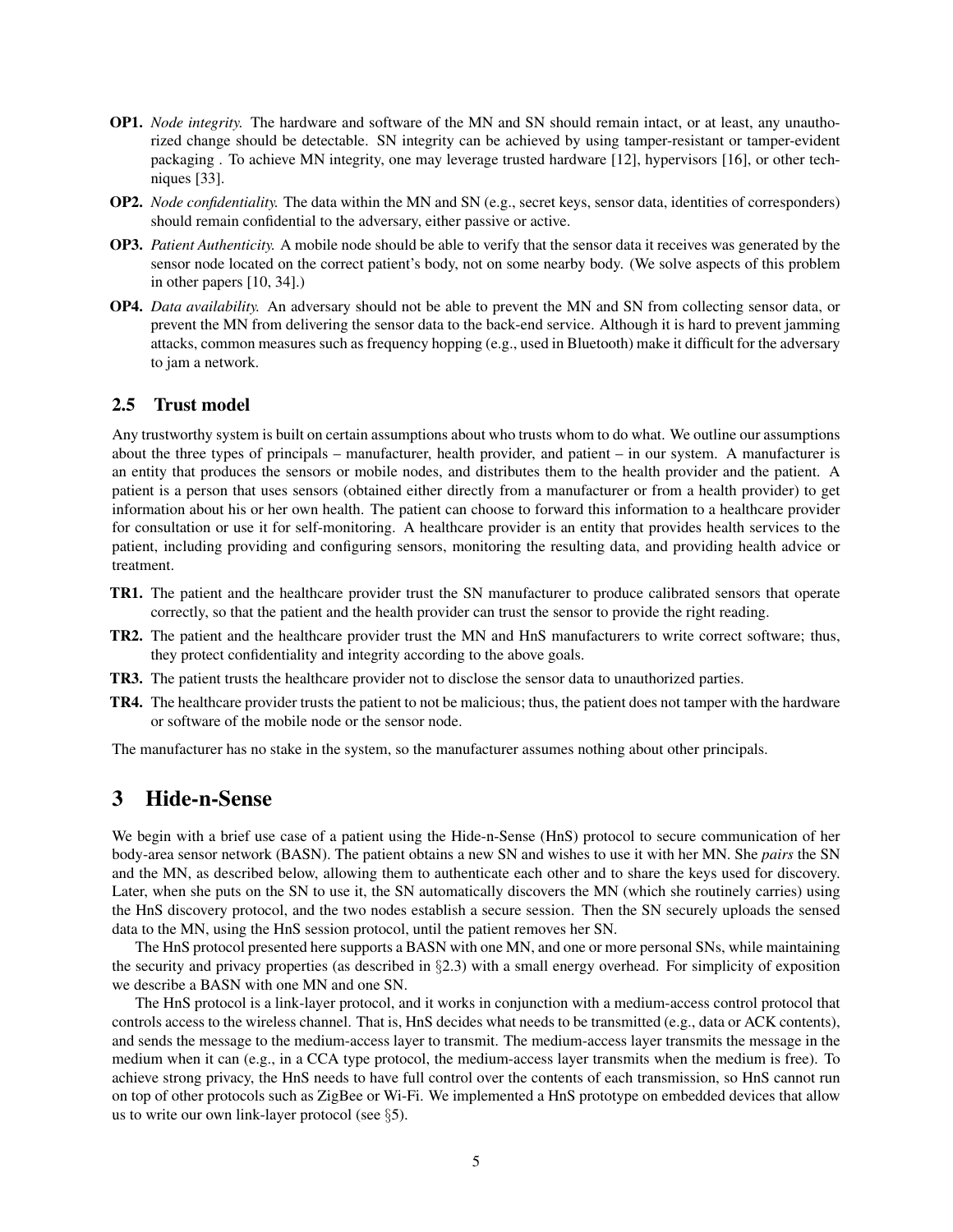### 3.1 Pairing

*Pairing* is the process of bootstrapping a secure communication channel between two previously unassociated devices [\[20\]](#page-17-7); that is, in pairing two devices share keys, which are used to secure their communication. For instance, when a patient wants to add a new sensor to her BASN, she will pair the new SN to her MN, using a suitable out-ofband (OOB) channel.

A common (but weak) pairing method for Bluetooth devices is the PIN-based pairing method. Some other pairing methods use the mobile phone camera [\[22\]](#page-17-8) or an accelerometer embedded in devices [\[6,](#page-16-13) [21\]](#page-17-9). For details on various pairing methods we refer the reader to Kumar et al. [\[20\]](#page-17-7). Recently Gollakota et al. [\[15\]](#page-16-14) proposed an in-band pairing method that does not require an OOB channel. Whatever the pairing method, we require it to have the following properties:

Intentionality: The patient can effect pairing between her MN and a new SN when, and only when, she intends to do so, and the pairing results in the intended SN being paired with the intended MN. Intentionality is important because we do not want the patient's MN to be pairing with any device without her knowledge.

Isolation: The adversary cannot insert himself between MN and SN (man-in-the-middle attack).

Secrecy: The adversary cannot observe the key material shared between MN and SN.

In HnS, during pairing, the MN shares five things with the SN: three discovery keys  $(k_d^h, k_d^p, k_d^m)$ , a threshold for consecutive failed discovery attempts  $(w_d)$ , and a nonce  $(N)$ .

### 3.2 HnS discovery

Once two nodes are paired, they do not necessarily remain in radio contact. To communicate, the nodes must first detect that they are in radio range, and for that purpose they use the discovery protocol. Most discovery protocols, however, give away the identity of the seeker (or the nodes being sought), violating [SP1](#page-3-4).

The HnS discovery protocol is an adaptation of *tryst* in the SlyFi protocol, proposed by Greenstein et al. [\[17\]](#page-16-6) for Wi-Fi setting. In tryst, the nodes need to frequently update their address table (which they use to filter incoming messages), even if there is no communication underway. Although these operations require negligible resources for powerful devices (such as laptops), for small mobile devices this requirement would drain too much energy; HnS removes the need to frequently update address tables, and it further reduces the burden on the SN, which has limited resources. This asymmetric resource requirement design works well when the MN is a smartphone that may be recharged daily, and the SNs are resource-constrained devices that are inconvenient to recharge.

By design, we allow only the SN to initiate discovery. There are two reasons for this choice. First, the SN does not have to leave its radio on in anticipation of receiving a discovery message from the MN; it can turn off its radio when not in use, and save energy. Second, to filter incoming messages, we show below that a node must maintain a hash table of expected headers; if the SN does not anticipate receiving a message (without it having initiated the communication), the SN does not have to maintain any hash table, and thus, it can save memory.

Figure [2](#page-6-0) shows the discovery format of the  $i^{th}$  discovery message. The header, payload, and message authentication code (MAC) for the  $i^{th}$  discovery message are generated using

$$
\mathcal{H}_d(i) = \text{AES}_{k_d^h}(N + i)
$$
  
\n
$$
Payload = \text{AES-CTR}_{i,k_d^p}(data)
$$
  
\n
$$
\mathcal{M}_d(i) = \text{AES-CMAC}_{k_d^m}(\mathcal{H}_d(i)||Payload)
$$
\n(1)

<span id="page-5-0"></span>where  $\mathcal{H}_d$  and  $\mathcal{M}_d$  represent the header and MAC of a discovery message (note the subscript d, used to represent discovery variables); i is the discovery message number;  $k_d^h$ ,  $k_d^p$ ,  $k_d^m$  are the keys shared during pairing (note the superscripts  $h, p, m; k_d^h$  is used to encrypt the header,  $k_d^p$  is used to encrypt the payload, and  $k_d^m$  to generate the MAC); and  $N$  is the nonce, also shared during pairing. Note that the discovery message number  $i$  is used as nonce in the CTR mode to generate the key stream that is used encrypt the payload; that is, the first payload block is encrypted with the key generated using  $\text{AES}_{k_d}^p(i||1)$ , the second block is encrypted with the key generated using  $\text{AES}_{k_d}^p(i||2)$ , and so on.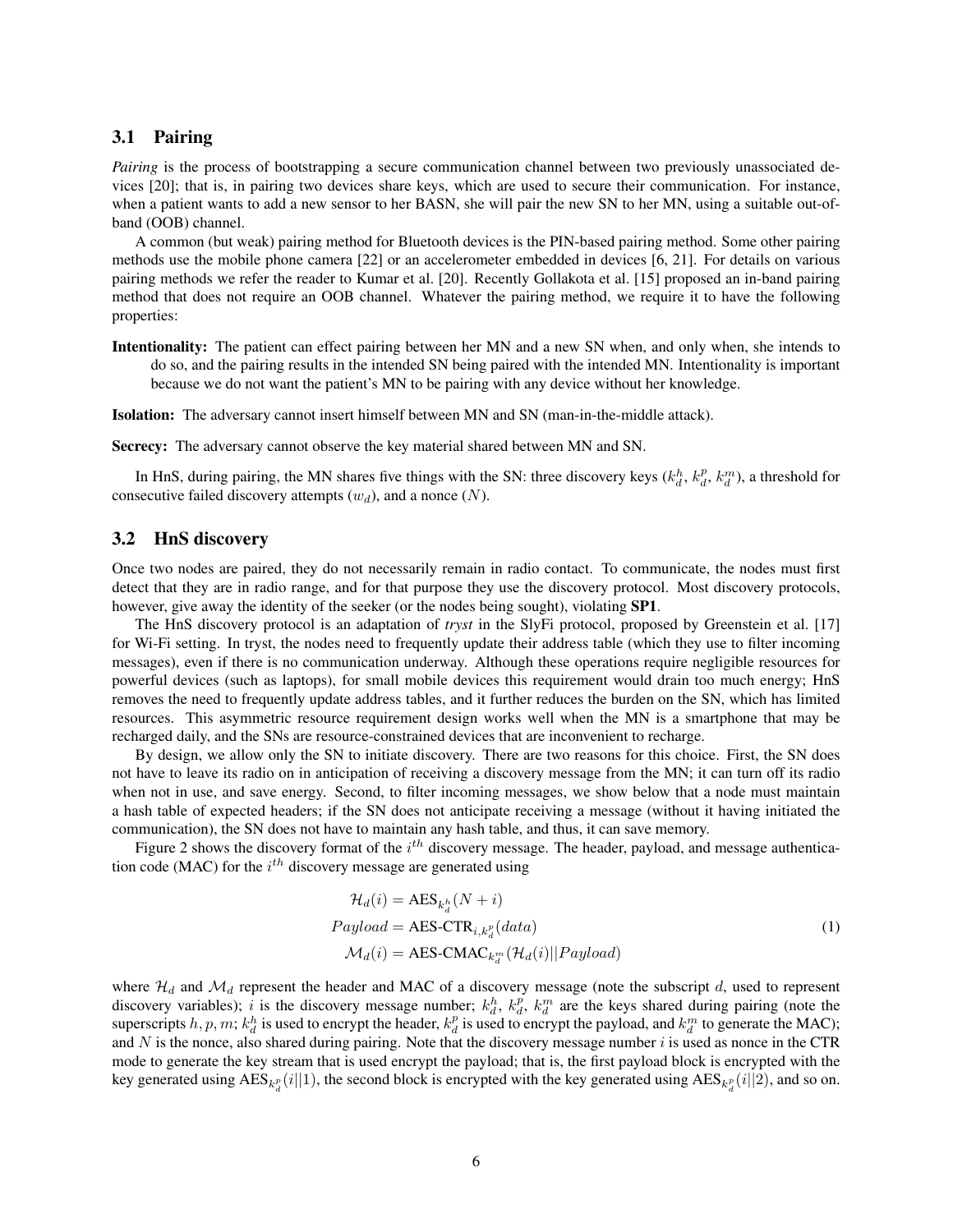

<span id="page-6-0"></span>Figure 2: Format of the  $i^{th}$  discovery message

The MN maintains a hash table with  $w_d$  future discovery headers; that is, it maintains headers from  $\mathcal{H}_d(i + 1)$  to  $\mathcal{H}_d(i + w_d)$ . The MN filters incoming messages (i.e., determines whether the receives message was sent by the SN) by doing a hash-table lookup on the header of the received message.

The HnS discovery protocol works as follows:

- 1. When the SN receives a discovery trigger (described below), the SN uses Equation [1](#page-5-0) to generate and send a discovery message, say the  $i^{th}$  discovery message. The data in the payload does not matter here; it can be application-related data (e.g., sensor status) or it may be empty.
- 2. MN replies with the  $(i + 1)^{th}$  discovery message. The payload contains session keys  $(k_s^h, k_s^p, k_s^m, k_s^x)$ , session message-loss threshold  $(w_s)$ , and the length of header and MAC  $(h_0, m_0)$  for session messages. The MN generates new session keys for every discovery message from the SN;  $w_s$  and  $(h_0, m_0)$  are same for all SNs in a BASN, and are set by the MN.

The MN updates its hash table: it removes old headers (i.e., headers up through  $i + 1$ ) from the hash table, and adds future discovery message headers, such that the number of headers in the address table remains  $w_d$ ; the MN also adds  $w_s$  future session headers and removes all session headers from an old session, if any. At this point, a secure session is established from the MN's perspective.

3. After sending a discovery message, the SN waits for incoming messages. If the received message is from the MN (i.e., the message header matches  $\mathcal{H}_d(i + 1)$ ) and if the message is authentic (i.e., MAC verification is successful), the SN decrypts the payload, and saves the data (i.e., keys and other parameters). At this point, a secure session is established from the SN's perspective. It records internally the number  $i + 2$  for use in a future discovery message.

However, if the SN does not receive any reply from the MN, for a pre-determined period, it gives up and turns off its radio. The SN may retry few times before giving up.

Discovery triggers. A *discovery trigger* tells a node when to initiate the discovery protocol. It is desirable to have a discovery trigger with low delay; that is, the discovery trigger should fire when the application/user expects the discovery to happen (e.g., when a patient puts on the SN or when the SN is near the MN). Discovery protocols in many wireless networks (including Wi-Fi and Bluetooth) use a time-based trigger; that is, nodes periodically send discovery probes to detect the presence of any previously associated (paired) device. Such periodic scanning methods drain too much energy, and the excess transmissions can pose privacy risks. Thus, it is important to choose a trigger for the discovery protocol that achieves quick discovery with few transmissions. Some examples follow.

*Physical trigger:* The SN can be designed to detect when it is put on by the user (e.g., with a clasp that triggers a switch inside the sensor) or when it is being used (e.g., when a user steps on a weight scale). Once the SN is triggered, it can initiate the discovery protocol by sending a discovery message to probe for the presence of the mobile node that the user should be carrying.

*Acceleration-based trigger:* If the SN has an embedded accelerometer, which is inexpensive and easy to include in many devices, the SN can recognize when it is touched or moved and use that event to initiate discovery. Thus, an SN left at home on the bedside table will not consume energy looking for its MN, until the patient picks it up to put it on.

*Time-based trigger:* Although the above two methods are preferred, there are cases or sensor types where those methods will not work. With a time-based trigger, the sensor node will periodically initiate the discovery protocol. This method may require more energy and pose greater privacy risk.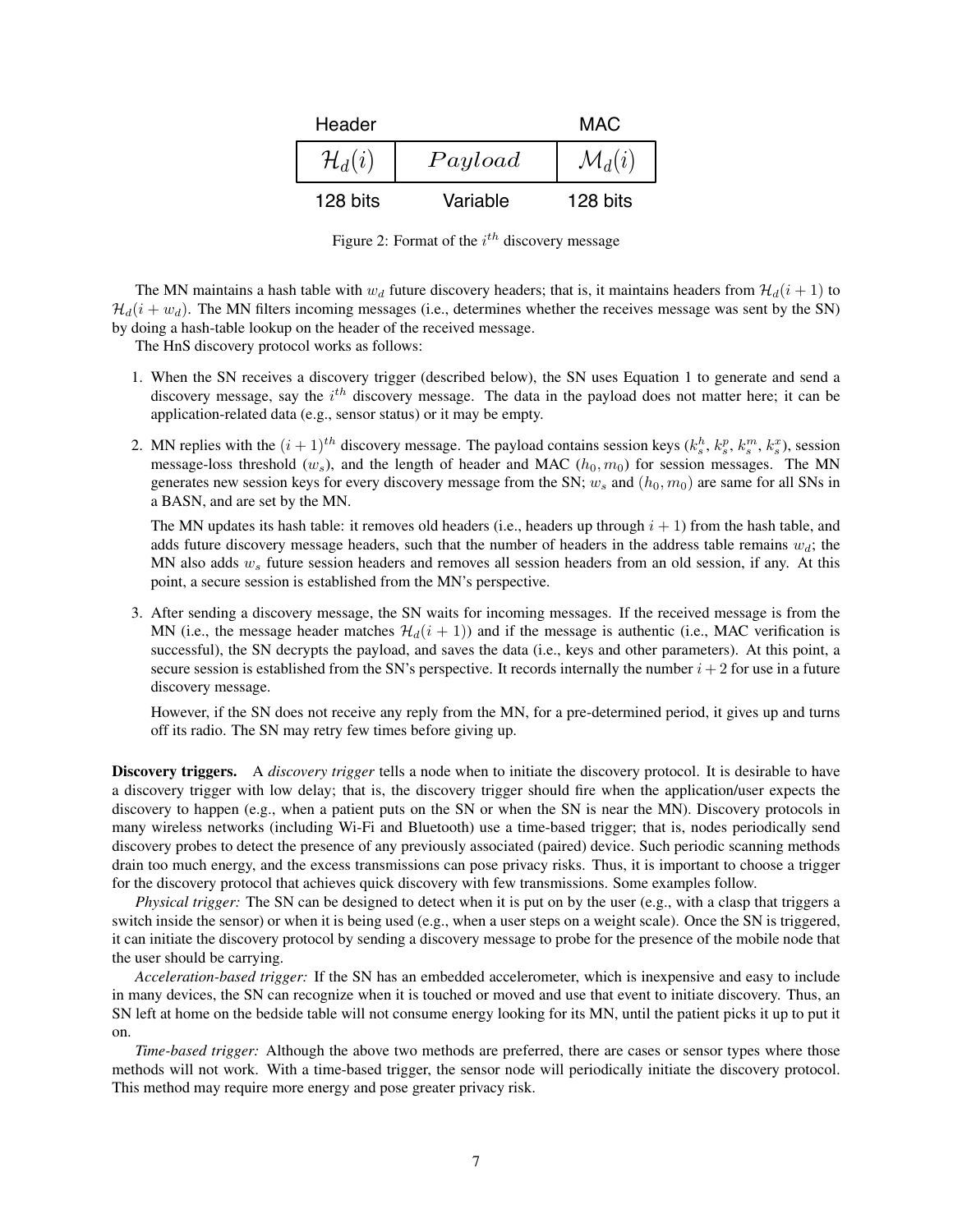

<span id="page-7-0"></span>Figure 3: Session message format: a) Before MAC striping, b) After MAC striping (the dashed lines represent the  $m$ MAC bits)

### 3.3 HnS session protocol

The HnS session protocol is used to secure the sensor data that the SN sends to the MN. A session begins after a successful conclusion of the discovery protocol, and it ends if the SN loses  $w<sub>s</sub>$  consecutive session messages (a message is considered lost if the SN does not receive an ACK for it from the MN, within the ACK timeout period, as defined by the underlying medium-access control protocol).

In the session protocol (as in the discovery protocol) we allow only the SN to initiate the communication (again, to save energy and memory at the SN). This design works well for a BASN, where most of the communication is from the SN to the MN (i.e., sensor data), with the MN occasionally sending control commands to the SN. The message filtering mechanism at the MN is similar to the discovery protocol: the MN maintains a hash table with expected headers for messages from the SN, and it filters incoming messages with a hash-table lookup. A hit in the hash table tells the MN that the message is from the SN, and also from which SN, in case there are multiple SNs in a BASN.

Figure [3](#page-7-0) shows the session message format. The header, payload, and MAC for the  $j^{th}$  session message are generated using

$$
\mathcal{H}(j) = \text{AES}_{k_s^h}(j)
$$
\n
$$
Payload = \text{AES-CTR}_{j,k_s^p}(data)
$$
\n
$$
\mathcal{M}(j) = \text{AES-CMAC}_{k_s^m}(\mathcal{H}(j)||Payload)
$$
\n
$$
\mathcal{H}_s(j) = \text{MSB}_h(\mathcal{H}(j)); \quad \mathcal{M}_s(j) = \text{MSB}_m(\mathcal{M}(j))
$$
\n(2)

<span id="page-7-1"></span>where  $H_s$  and  $M_s$  represent the header and MAC of a session message;  $k_s^h$ ,  $k_s^p$ ,  $k_s^m$  are the session keys shared during discovery; j is the session message number, and  $(h, m)$  represent the length of header and MAC (at the beginning of a session,  $h = h_0, m = m_0$ , where  $(h_0, m_0)$  were shared during discovery). The session message number j is also used as a nonce for generating the key stream in the CTR mode to encrypt the payload; thus, the first payload block is encrypted with the key  $\text{AES}_{k_s}$  (j||1), the second block is encrypted with the key  $\text{AES}_{k_s}$  (j||2), and so on. Note that the actual bits sent as header and MAC are the h and m most significant bits (MSB) of H and M, respectively (as shown in Figure [3a](#page-7-0)). The actual session message that is transmitted is shown in Figure [3b](#page-7-0), which is generated after MAC striping the message shown in Figure [3a](#page-7-0); we describe the MAC striping technique next.

Unlike discovery messages, session messages are transmitted frequently, so we wish to keep the session message overhead (size of header and MAC) as small as possible. However, reducing the size of header and MAC also decreases the protocol's resistance to forgery. So, to reduce the message overhead while maintaining reasonable security, we propose two techniques: *MAC striping* (to make the session protocol resistant against selective forgery, even for small MAC sizes), and *adaptive security* (to dynamically change message overhead to maintain security against existential forgery).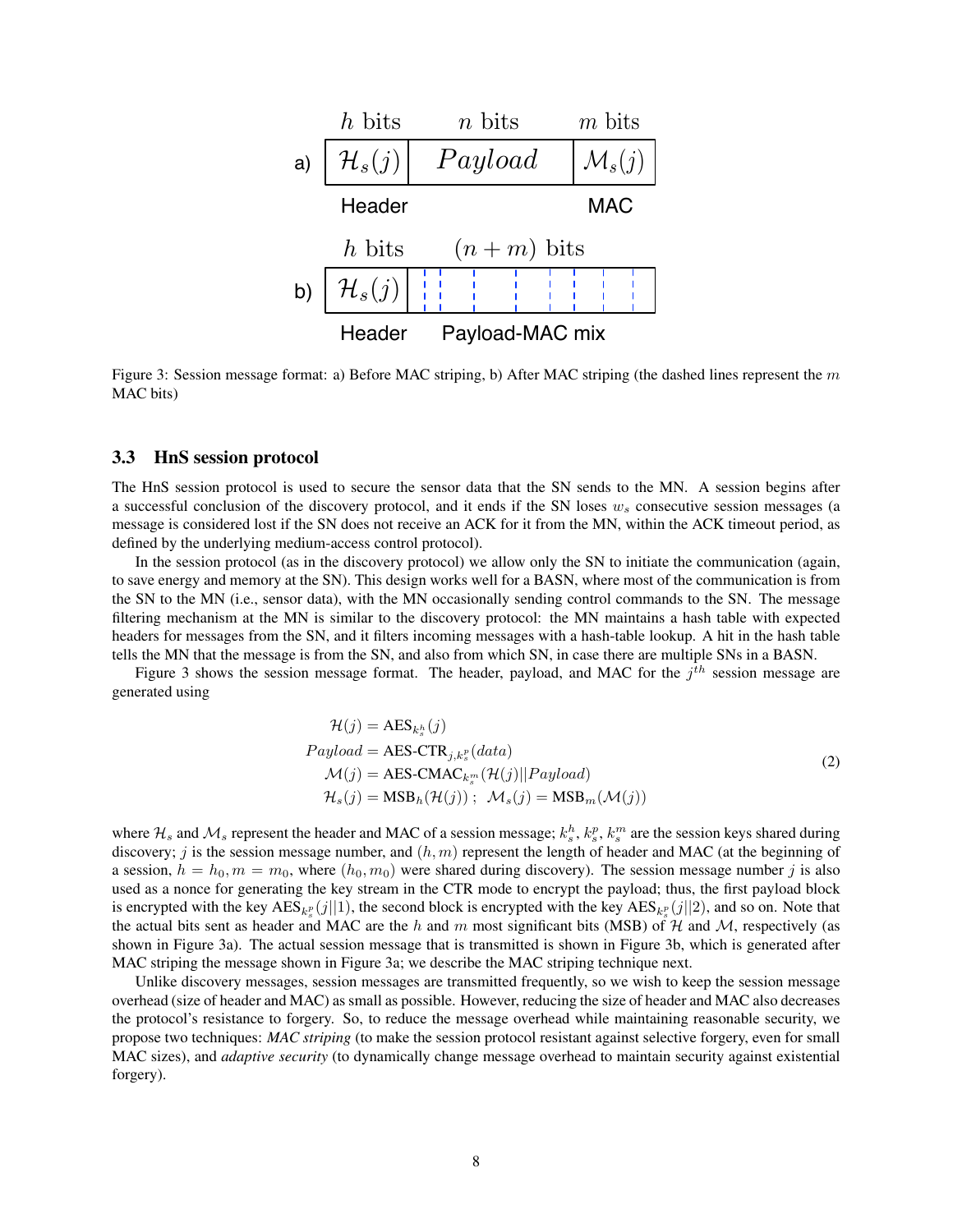#### 3.3.1 MAC striping

MAC striping provides strong resistance against selective forgery. In selective forgery the adversary tries to forge a message with the payload of his choice. Thus, for the adversary to forge a message of format shown in Figure [3a](#page-7-0), with a ciphertext payload of his choice, he requires work proportional to  $2^{h+m}$  (he needs to guess the correct h-bit header and m-bit MAC). However, a clever adversary may intercept<sup>[1](#page-8-0)</sup> a message ([A1](#page-2-2)) to discover a valid header, and thereby reduce the work to  $2^m$ . MAC striping changes the message format slightly (as shown in Figure [3b](#page-7-0)), which makes the protocol strongly resistant against selective forgery, even with a small MAC. The MAC bits are interspersed in the payload at different offsets, represented by dashed lines in Figure [3b](#page-7-0). These bit locations are different for each message, and are generated by a pseudorandom sequence generator function  $f$  (HnS uses AES):

<span id="page-8-1"></span>
$$
\langle x_0, x_1, ..., x_m \rangle = f(k_s^x, j, n, m), \tag{3}
$$

where  $x_i$  (< n) is the offset for the  $i^{th}$  most significant bit of  $\mathcal{M}_s(j)$ ,  $k_s^x$  is the key that was shared during discovery, j is the session message number,  $n$  is size of the payload, and  $m$  is size of the MAC. Note that these offsets are computed by the MN and the SN independently.

When a node (SN or MN) receives a session message (it will be of format Figure [3b](#page-7-0)) with a valid header, the node computes the pseudorandom sequence  $\langle x_0, x_1, \ldots, x_m \rangle$ , and separates the MAC bits from the payload (to recover a message of the format in Figure [3a](#page-7-0)).

The advantage of MAC striping is that even with small sized MAC (i.e., small  $m$ ) it provides strong resistance against selective forgery; we explain this property in detail in §[4.](#page-10-0)

#### <span id="page-8-2"></span>3.3.2 Adaptive security

In wireless protocols the receiver node uses the header to filter incoming messages (that is, to determine whether the incoming message is addressed to this node), and it uses the MAC  $M$  to verify whether the received message is authentic. The overhead (header and MAC) in these protocols is usually fixed, and for strong security, the protocols choose long header and long MAC. However, a node is not always in a hostile environment, so using large overhead all the time is inefficient. In many mobile devices, the transmission is expensive (energy-wise), so a low-power sensor network should have a small transmission overhead.

Adaptive security provides strong security when required (e.g., when a network is under attack), but saves energy, at both the sender node and the receiver node, when strong security is not required. To achieve this, the nodes dynamically change the size of the header and the MAC sent in the message. That is, instead of using a fixed large overhead, the nodes use a small message overhead that expands dynamically if the node detects the presence of an adversary who is trying to forge a message.

Adaptive security: How to adapt. Consider a simple body area sensor network (BASN) with a sensor node (SN), and a mobile node (MN, e.g., a smartphone). The MN chooses the header and MAC sizes to be used by all the SNs in the BASN. When the MN decides that it needs to change either the header or the MAC size (see below for a discussion on how), it notifies the SN by sending a *reissue* message. During this adaptive process, the MN ensures that communication is not disrupted due to inconsistency in message overhead sizes.

The MN maintains a set  $\sigma_{MN}$  with pairs representing sizes of header and MAC: one pair representing the old header and MAC sizes (currently being used by the SN), and the second pair representing new header and MAC sizes that the MN wants the SN to use. When the MN receives a message, it parses the message to get the header using the new header size from  $\sigma_{MN}$ . If the message header is valid, but the message MAC is wrong, the MN will parse the same message with the old header size (if any) from  $\sigma_{MN}$ . This ensures that the MN can receive messages sent by the SN using either the old or new values for header and MAC sizes. Once the MN knows that the SN has successfully adapted to the new header and MAC sizes (i.e., when it receives a message from SN with the new header and MAC sizes), it removes the old pair from  $\sigma_{MN}$ .

Figure [4](#page-9-0) shows how the MN and the SN adapt their header and MAC sizes from  $(h_0, m_0)$  to  $(h_1, m_1)$ . In the figure we show a set  $\sigma_{SN}$  for the SN; this set will always contain one pair of values representing the header and MAC sizes that the SN will use to parse incoming messages, and to send messages to the MN. Thus, the MN will be able to receive a message from the SN if  $\sigma_{SN} \subseteq \sigma_{MN}$ .

<span id="page-8-0"></span> ${}^{1}$ To intercept a message, the adversary captures the message header when it is being transmitted, and then disrupts some bits in the payload or the MAC so that the receiver discards the message because it will fail the MAC verification process.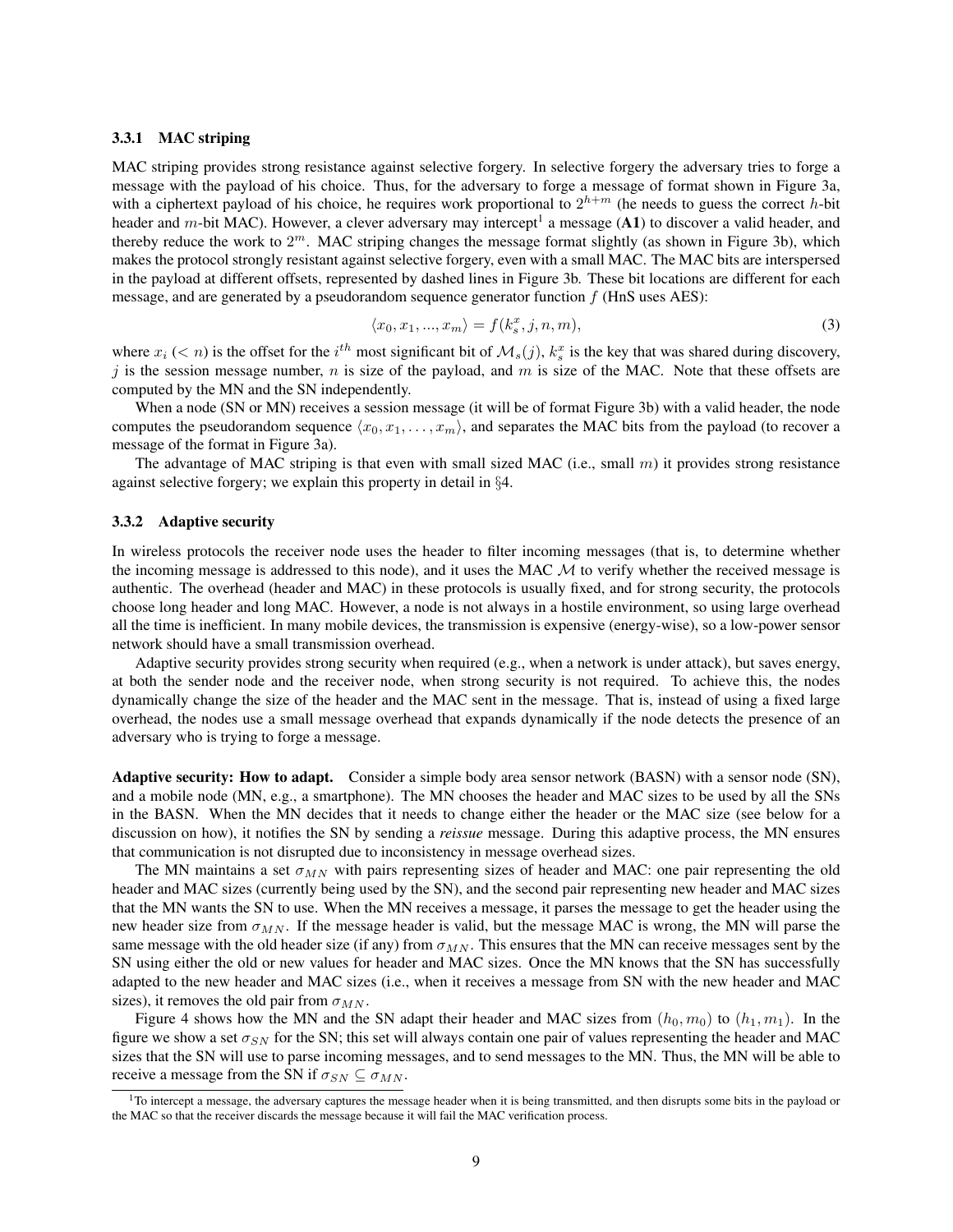

<span id="page-9-0"></span>Figure 4: Adaptive security at work ( $D = data$ ,  $A = ack$ ,  $R = reissue$ )

As shown in Figure [4,](#page-9-0) at time  $t_0$  (i.e., during discovery), the MN shares the values  $(h_0, m_0)$  with the SN. Later, at time  $t_1$ , the MN wants to change the message overhead size to  $(h_1, m_1)$ ; it adds  $(h_1, m_1)$  to  $\sigma_{MN}$ . After time  $t_1$ , when the MN receives a message from the SN (the overhead for this message will be of length  $(h_0, m_0)$ ), it receives the message (because  $(h_0, m_0) \in \sigma_{MN}$ ), but it does not accept it. The MN replies back to the SN with a reissue command message that tells the SN to start using  $(h_1, m_1)$ . However, the SN may not receive the response (as shown in the figure), in which case the SN will continue to send messages with overhead of size  $(h_0, m_0)$ , which is okay because the MN can receive those messages as  $(h_0, m_0) \in \sigma_{MN}$ . Eventually, at time  $t_2$ , the SN receives the reissue message, and replaces  $(h_0, m_0)$  in  $\sigma_{SN}$  with  $(h_1, m_1)$ . At time  $t_3$ , when the MN receives a message from SN, it knows that the SN has updated its  $\sigma_{SN}$ , and so the MN will remove the old values  $(h_0, m_0)$  from the  $\sigma_{MN}$ . In a BASN with more than one SN, the set  $\sigma_{MN}$  may contain more than two elements, depending on how quickly SNs adapt.

Adaptive security: When to adapt. The MN decides when the BASN must adapt to new header and MAC sizes; the decision on *when* to adapt can be based on many factors, such as application requirements, desired security against forgery, and network bandwidth optimization. An in-depth analysis of these factors is outside the scope of this paper, but we suggest below an example, and use it in our experiment.

The MN uses the header to filter incoming messages. When the header of the incoming message is valid (i.e., the header matches with one of the headers in the MN's address table), the MN does MAC verification to determine whether the message is authentic. If the MAC verification fails, it implies that either the incoming message was from the SN but got corrupted in transit, or that the message is of a neighboring BASN that happened to use a header considered valid by the MN, or that the message is a forgery attempt. It is hard for the MN to distinguish between the three cases. We take a cautious approach, and consider a failed MAC verification to be a forgery attempt.

In adaptive security MN dynamically changes the header and MAC sizes (to save energy) while maintaining a certain level of security. We can define this certain level of security as: for a set of any  $w_s$  headers in the table, the probability that an adversary will successfully forge a message with any of those headers should always be below  $\beta$ , where  $\beta$  is chosen by the application/patient.

Let T be a time period and  $\rho$  be the probability of successful forgery during that time period T. The SN's lifespan can be considered as a series of time periods. Thus, to maintain the security guarantee we get the condition:

<span id="page-9-1"></span>
$$
\beta \ge 1 - (1 - \rho)^n \tag{4}
$$

where *n* is the number of time periods in the lifespan of the node; that is, lifespan of the sensor =  $\sum_{i=1}^{n} T_i$ .

For a given T and  $\rho$ , the HnS adaptive security method maintains the successful forgery probability for this period less than  $\rho$  irrespective of the number of forgery attempts by an adversary.

The MN tracks the number of failed MAC verifications. The probability that one failed MAC verification would succeed (that is, probability of a successful forgery given that the adversary guessed the header correctly) is  $2^{-m}$ ,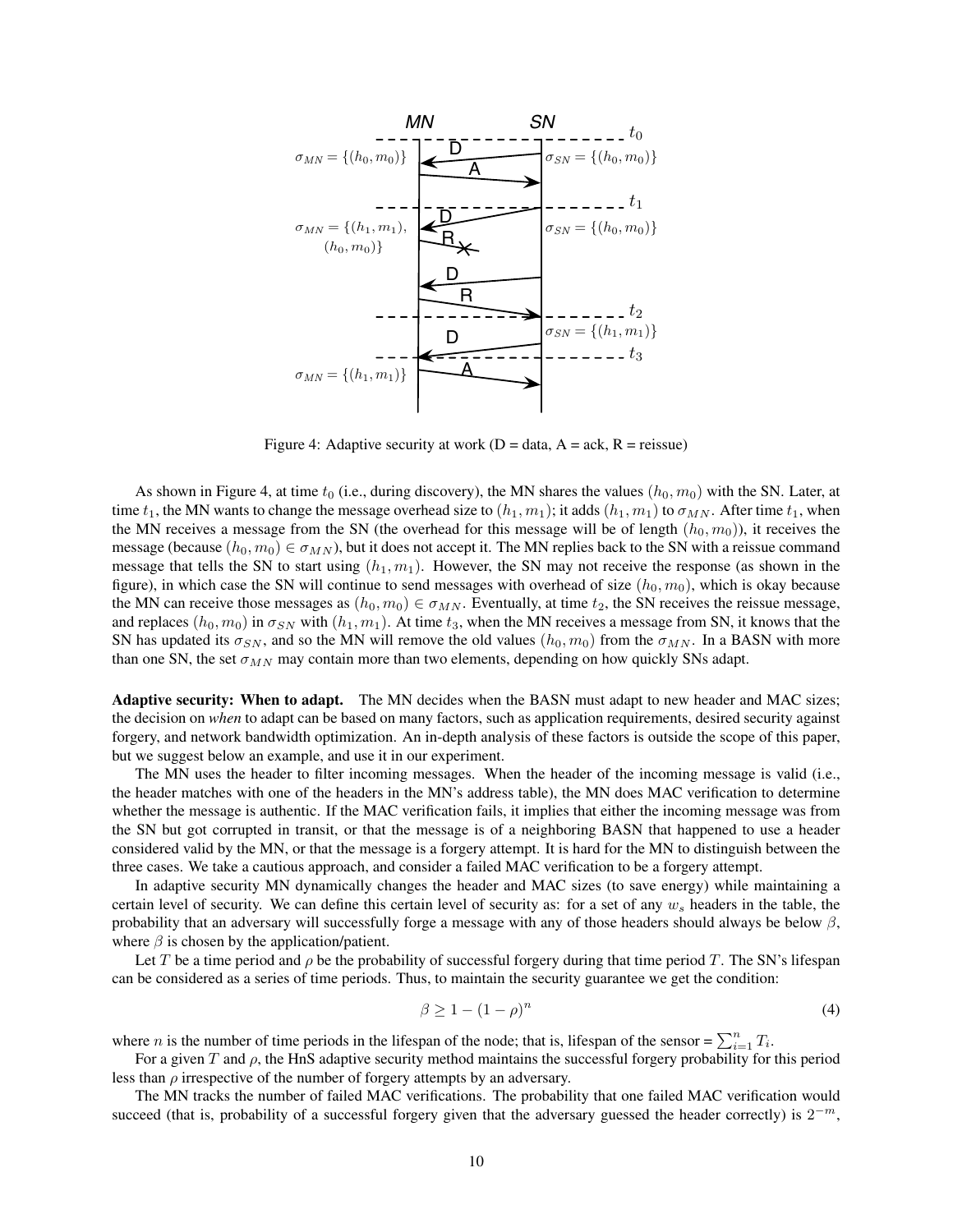where m is the MAC size. Thus, the probability of successful forgery in x failed MAC verifications is

$$
P = 1 - \left(1 - 2^{-m}\right)^x\tag{5}
$$

We want this probability to be less than  $\rho$ . Thus, solving  $\rho \ge P$  for x we get

<span id="page-10-1"></span>
$$
a \le \frac{\log\left(1 - \rho\right)}{\log\left(1 - 2^{-m}\right)}\tag{6}
$$

Whenever the number of failed MAC verifications exceeds  $\frac{\log(1-\rho)}{\log(1-2^{-m})}$ , the MN will first increase the header size, and then the MAC size. Increasing the header size will reduce the rate of failed MAC verifications if the source of those failed MAC verifications was the neighbouring BASN traffic or an adversary trying to randomly guess the message. However, a clever adversary can intercept messages to get the headers, and then try to forge a message by attaching different payload-MAC values. Increasing the header size will not help against such an adversary. So against such an adversary the MN increases the MAC size  $m$  (by observing the number of transmission attempts and number of failed MAC verifications, the MN can guess if the failed MAC verification was due to random/exhaustive header guessing or if the adversary knows the header). Once x exceeds the threshold (Equation [6\)](#page-10-1), the MN does not accept any messages, but if the message is valid, the MN sends a reissue command to indicate the change in header/MAC size.

The MN falls back to smaller header and MAC sizes after the time period  $T$  expires. The MN can choose to keep T and  $\rho$  constant, but it can optimize by initially choosing  $\rho$  value close to  $\beta$  and then varying  $\rho$  and T for future time periods, to maintain the condition in Equation [4](#page-9-1) throughout the lifespan of the sensor.

## <span id="page-10-0"></span>4 Security and privacy analysis

SlyFi achieves the properties listed in §[2.3.](#page-3-3) HnS is an energy-efficient adaptation of SlyFi. It is important that the security and privacy properties are not compromised to save energy. In this section we explain how HnS preserves/achieves these properties.

Node anonymity [\(SP1\)](#page-3-4). SlyFi achieves this property by achieving weakly unlinkability; that is, the adversary cannot link multiple messages as coming from/to the same node by observing the message contents. To do so, it encrypts both the header and payload, and ensures that each message appears as a pseudorandom string to the adversary.

The HnS discovery message format is similar to SlyFi, so the discovery messages are unlinkable. But the HnS session message format is different. In HnS session protocol, the header and the MAC are truncated. Since the original header and original MAC (i.e., the full 128-bit header  $\mathcal{H}(j)$  and MAC  $\mathcal{M}(j)$  generated using Equation [2\)](#page-7-1) are AES ciphertext output, their truncated strings are also pseudorandom strings. Since MAC striping is a pseudorandom rearrangement of bits, and given that the original string was pseudorandom, the rearrangement after MAC striping is also pseudorandom, for the adversary. Thus, the session message (as shown in Figure [3\)](#page-7-0) appears as a pseudorandom string to an adversary, and the adversary cannot link the session messages. Thus, HnS preserves the weak unlinkability property.

Data confidentiality [\(SP2\)](#page-3-5). The HnS protocol achieves data confidentiality by using AES (a standard stream cipher) in counter mode (CTR) to encrypt the payload. To avoid the adversary identifying two messages having the same payload, HnS generates different ciphertexts even for the same payload by using the message number as a nonce for generating the key stream to encrypt the payload. That is, the key stream to encrypt the payload of  $i^{th}$  message is generated using  $\text{AES}_k(i||b)$ , where b is the payload block number, and k is  $k_d^p$  for discovery messages and  $k_s^p$  for session messages.

Data integrity and authenticity [\(SP3\)](#page-3-6). HnS prevents unauthorized change to the header or payload by use of a message authentication code (MAC). Nonetheless, the adversary may attempt to alter the message content or construct a new message without being detected; such an attack is called *forgery attack*. We consider two types of forgery attacks: *selective forgery* (when the adversary tries to get the receiver to accept a message with a payload of his choice), and *existential forgery* (when the adversary tries to get the receiver to accept a message with any payload).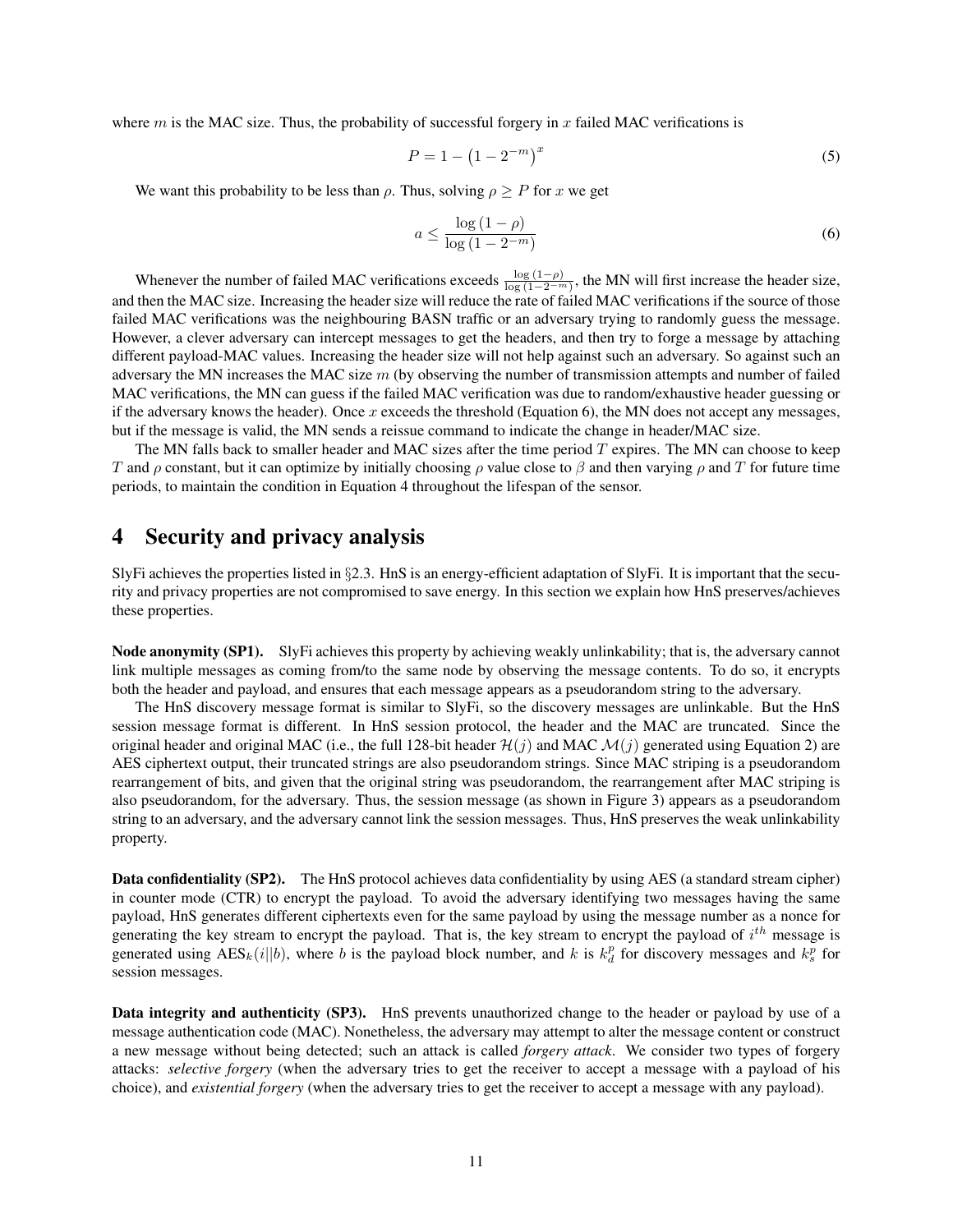Selective forgery: In selective forgery the adversary chooses a payload, which is a ciphertext (Equation [1](#page-5-0) and [2\)](#page-7-1), and tries to find the corresponding MAC.<sup>[2](#page-11-1)</sup> Since the adversary does not know the MAC key (shared during discovery), the adversary picks a random MAC out of  $\{0, 1\}^m$ , where m is the length of the MAC. To successfully forge a message the adversary needs to get the right header and right MAC for a given payload. We assume, however, that the adversary can obtain the right header (by intercepting messages). So for a successful selective forgery the adversary only needs to guess the right MAC for a payload of his choice.

The HnS discovery messages use a 128-bit MAC, so to selectively forge a discovery message, the adversary would need work proportional to  $2^{128}$ . The HnS session protocol, however, uses a small-sized MAC. Without MAC striping (see message format in Figure [3a](#page-7-0)), the probability that the attacker succeeds in selectively forging a session message with one random guess is  $2^{-m}$ . With MAC striping (see message format in Figure [3b](#page-7-0)), the MAC bits are interspersed with the payload bits at locations determined by Equation [3.](#page-8-1) Without knowing the key  $k_x^s$  and the message number j, it is computationally hard for the adversary to know which bits among the  $(n + m)$  bits are the MAC bits, where *n* is the size of the payload. Therefore, to forge a message of his choice, the adversary has to guess the matching MAC bits out of  $2^m$  possibilities, and also MAC-bit locations out of  $\binom{n+m}{m}$  possible MAC-bit locations, making the probability of success  $\frac{1}{2^m\binom{n+m}{m}}$ . For example, when the payload is 10 bytes long and the MAC is 2 bytes long (i.e.,  $n = 80, m = 16$ ), the success probability of selective forgery without MAC striping is  $2^{-16}$ , and with MAC striping it becomes approximately  $2^{-75}$  (since  $\binom{96}{16} \approx 2^{59}$ ). Therefore, the MAC striping technique drastically decreases the

success probability of selective forgery (from  $2^{-16}$  to  $2^{-75}$  in the example) without increasing the MAC size. Existential forgery: In existential forgery the adversary tries to find any matching payload-MAC pair that the MN would accept; the adversary has no control over the payload content. Without knowing the MAC key, the adversary can only guess, choosing an  $(n + m)$ -bits long  $payload||MAC$  string out of  $\{0, 1\}^{n+m}$ . Out of  $2^{n+m}$  possible such strings, only  $2^n$  payloads exist, thus the success probability of such a random guess is  $2^{-m}$ .

The HnS discovery protocol uses 128-bit MAC. Thus, the work required for existentially forging a discovery message is also proportional to  $2^{128}$ . For the HnS session protocol, the work required for existential forgery is the same with and without MAC-striping if the guess is made uniformly at random. Thus, to existentially forge a session message the adversary would need work proportional to  $2<sup>m</sup>$ . The HnS session protocol uses a short-size MAC, but it uses adaptive security to ensure that the probability of a successful existential forgery is never greater than  $\beta$  (as described in §[3.3.2\)](#page-8-2).

Data freshness [\(SP4\)](#page-3-7). Each message in the HnS protocol has an encrypted header that contains the message sequence number. Recall that the MN maintains a hash table of headers of expected messages, and when it receives a message from the SN it removes all the headers with the sequence number less than the received message from the hash table. Thus, the MN will only accept messages in increasing order of their sequence number, achieving **[SP4](#page-3-7)**.

Efficient message filtering [\(SP5\)](#page-3-8). If the MN requires lot of processing to discard invalid messages, an adversary can launch a resource-exhaustion attack, where the adversary will try to drain the MN's battery by sending a stream of invalid messages. HnS uses the message filtering method proposed in SlyFi. The MN uses hash-table lookups to filter incoming messages, and it discards invalid messages (i.e., message with headers that are not available in the hash-table). For any message that has a matching header in the hash table, the MN does MAC verification, and discards the message if the MAC verification fails. Both the operations (hash-table lookup and MAC verification) require negligible energy and processing time on the MN. Thus, the message filtering mechanism is efficient enough to thwart resource-exhaustion attacks.

## <span id="page-11-0"></span>5 Evaluation

In this section we describe the implementation of HnS, and its evaluation. We experimentally simulate an adversary and measure how the HnS adapts to forgery attempts of the adversary. We also compare energy cost of HnS with SlyFi and SPINS [\[26\]](#page-17-10) (a security protocol for low-power wireless sensor networks).

<span id="page-11-1"></span><sup>&</sup>lt;sup>2</sup>For the adversary to inject sensor data chosen by itself, the adversary needs to compute the corresponding ciphertext, which is difficult because it requires knowledge of the encryption key and nonce. As a forgery attack, however, it suffices to make the MN accept the ciphertext chosen by the adversary, whatever the decrypted data might be.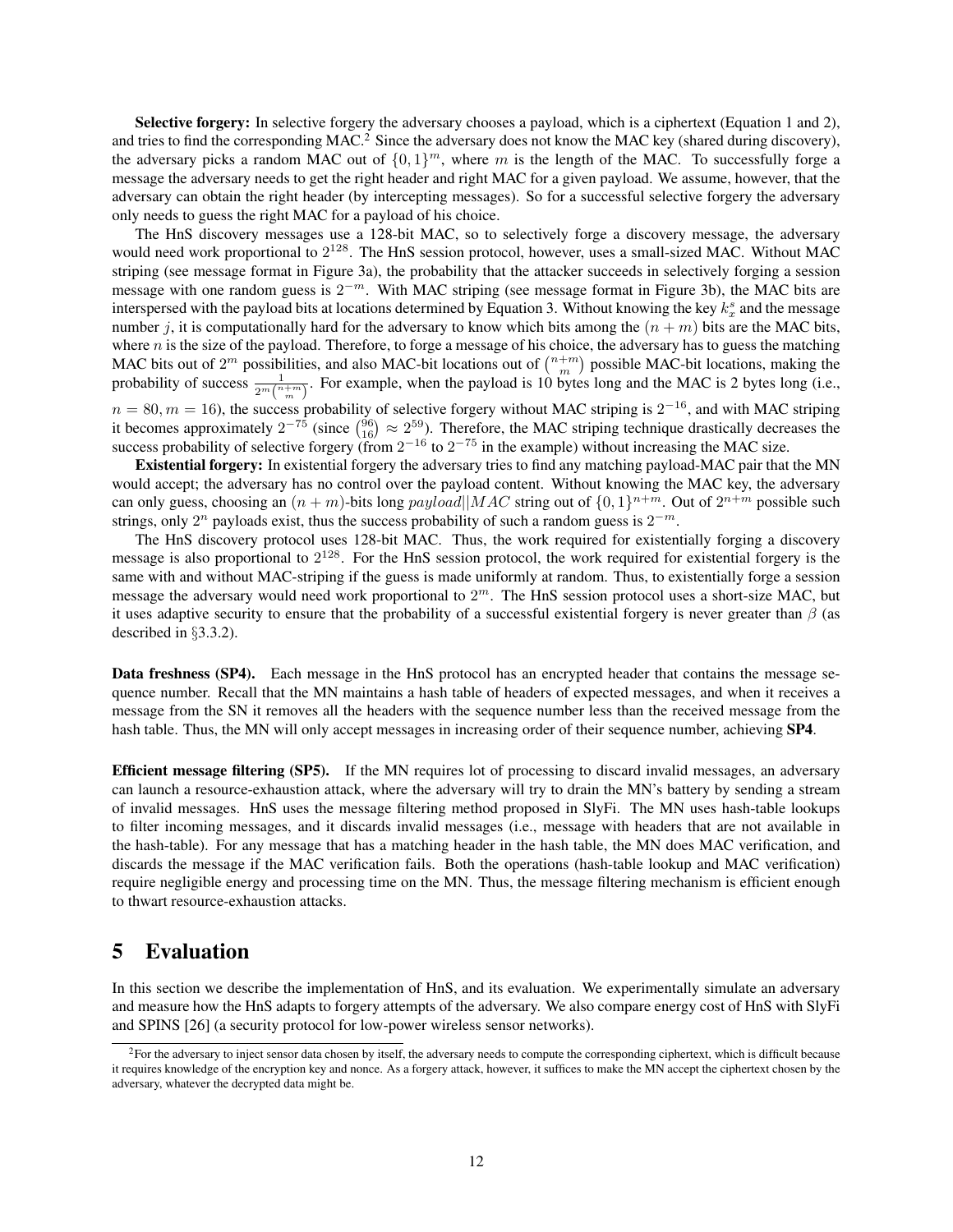

<span id="page-12-0"></span>Figure 5: MN and SN adapting in response to an attack.

To evaluate the efficacy of HnS, we implemented HnS on the eZ430 Chronos wireless wrist device [\[9\]](#page-16-15) from Texas Instruments, which integrates a 16-bit ultra low-power MCU (MSP430), a CC1101 wireless transceiver, 32KB flash and 4KB RAM into a single chip. The platform also features in-hardware AES-128 encryption, which we use in HnS. The device includes three integrated sensors (3-axis accelerometer, pressure, and temperature), that we use as a proxy for mHealth sensors in our experiments.

Using this hardware setup, our experiments focus first on measuring HnS's ability to respond to an attack, and second on the impact that using HnS has on the energy consumption of the system.

### 5.1 Adaptive security

In our first experiment we use three Chronos watches, acting as an SN, an MN and an adversary. We use a watch for the MN, instead of a phone, because the Chronos allows us to implement HnS at the link layer. The MN and SN use the HnS protocol, and the adversary tries to forge a message. The goal of the experiment is to observe how the MN adapts to forgery attempts, and how the SN and MN coordinate the change in the number of security bits used.

Experiment setup: The SN imitates a temperature sensor that sends a reading every 15 seconds; the sensor payload is 6 bytes. We assume a strong attacker, who knows the headers in MN's table. The adversary attempts to forge messages for 10 minutes at a rate of 100 forgery attempts per second (this rate saturates the wireless channel), after which communication returns to normal.

Figure [5](#page-12-0) shows the result of this experiment. The number of security bits used is shown over time for the MN, then SN, and SPINS [\[26\]](#page-17-10). SPINS is a security protocol for wireless sensors, and we use SPINS as a benchmark for comparison. SPINS uses a 64-bit MAC as protection against message forgery. When not under attack, HnS achieved much lower overhead than SPINS. During the attack, HnS increased its overhead; however, the overhead never needed to be raised to SPINS's level.

During the experiment, both the MN and SN start using a 2-byte header and 3-byte MAC (total overhead = 40 bits). The MN chooses  $\beta = 2^{-24}$ ,  $\rho = 2^{-16}$  and  $T = 30$  min. Beginning at time  $t = 60$  the attacker transmits messages with random payload-MAC bits but using a header it knows is in the MN's hash table. Such a strong attacker only has to transmit 256 messages to force the MN to increase its MAC size  $m$  (see Equation [6\)](#page-10-1). After the MN increases  $m$ to 32 bits, the attacker must send  $2^{16}$  messages before m increases again, but the attack ended before that. After the attack has ended, the MN and SN both slowly return to their previous security level after time T.

In this experiment, the attack was limited to 10 minutes. Figure [6](#page-13-0) shows how HnS adapts in the presence of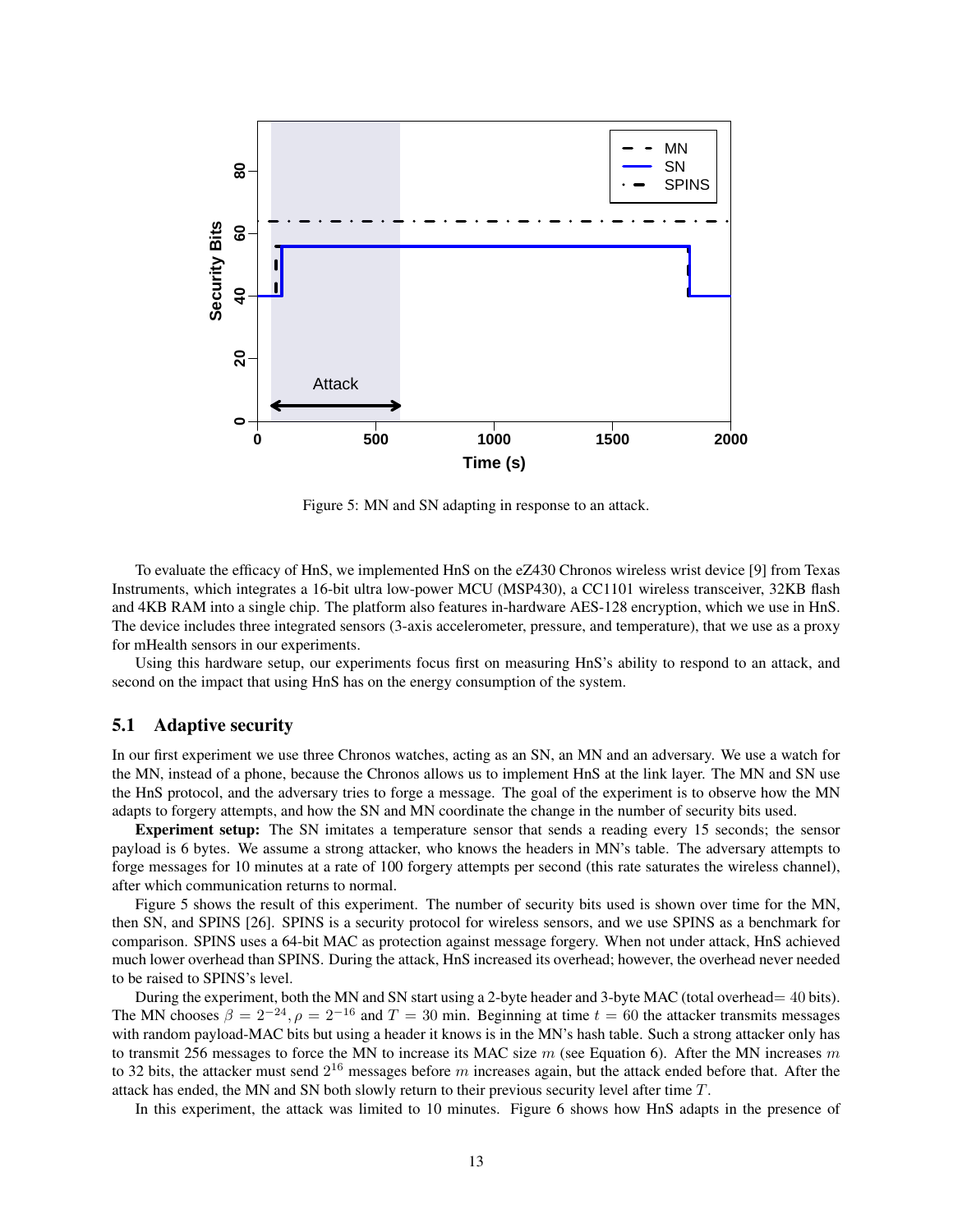

<span id="page-13-0"></span>Figure 6: Adaptive security against forgery attack

<span id="page-13-1"></span>

|  | Table 1: Comparing energy cost of three protocols |  |  |
|--|---------------------------------------------------|--|--|
|  |                                                   |  |  |

|                                   | SlvFi      | <b>SPINS</b> | HnS                       |
|-----------------------------------|------------|--------------|---------------------------|
| Transmissions overhead            | $256$ -bit | 64-bit       | variable (up to 256 bits) |
| Security and Privacy <sup>1</sup> | Yes        | No.          | Yes                       |
| Average power (mW)                | 27.60      | 14.74        | 13.11                     |
| Battery life (hr)                 | 25.49      | 47.74        | 53.68                     |

<sup>1</sup>That is, whether the protocol achieves the security and privacy goals described in  $\S 2.3$ .

a persistent attack. In this unlikely case, the MN will continue to increase the security bits used in response to an increasing number of forgery attempts (log-scale x-axis). The  $y$ -axis represents the security bits used by the protocol's header and MAC (i.e.,  $h + m$ ). In the plot, the initial overhead is set to 48 bits, and the probability that a forgery succeeds is set to  $2^{-16}$  (i.e.,  $\rho = 2^{-16}$ ). The plot also compares HnS's overhead to that of the SlyFi (256-bit) and SPINS (64-bit) protocols.

### 5.2 Energy analysis

In our second experiment, we measured the energy required to run a SlyFi-like privacy-preserving wireless protocol, SPINS, and HnS. We simulated the traffic produced by a six-electrode ECG sensor, which sends 10-byte messages (a timestamp and 1 byte per electrode) at a rate of 50 Hz. We measured the energy consumed using a Monsoon power monitor [\[24\]](#page-17-11). Table [1](#page-13-1) presents the comparison of the three protocols.

Since communication cost dominated the energy consumption, among the three protocols, the HnS protocol had the least overhead and hence it consumed less power and had greater battery life. Compared to SlyFi, HnS provides similar security and privacy properties at about half the energy cost, and compared to SPINS, HnS provides more security and privacy properties, and extends the sensor life by about 12%.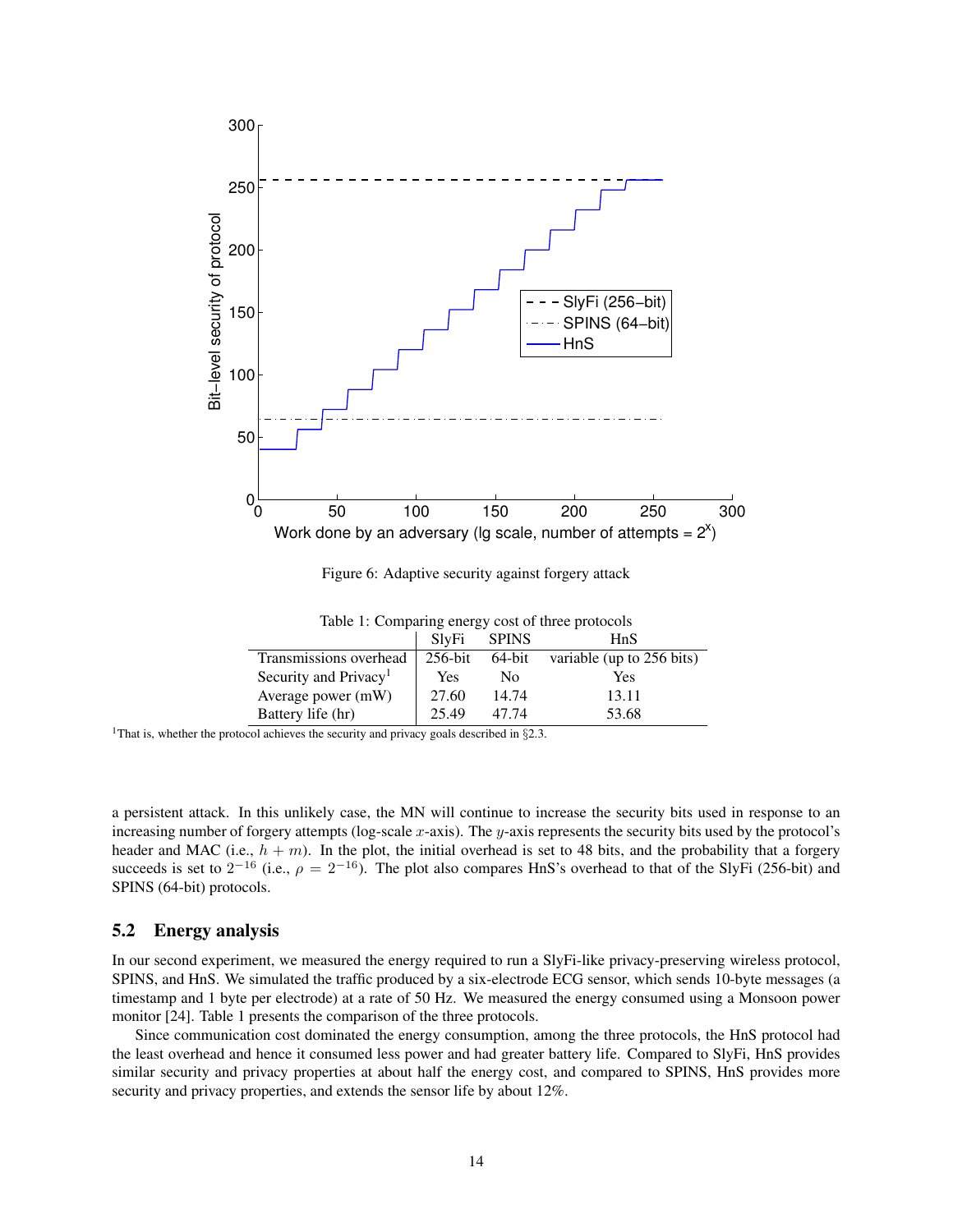## <span id="page-14-1"></span>6 Discussion

Attacks on SN In the sections above we described only attacks on the MN because the protocol only allows a small attack window for the SN; the MN never initiates communication and thus the SN rarely listens for messages. The SN's radio is on only when it is waiting for an ACK, seeking for only one particular header in the incoming message (unlike the MN who has to match the header of incoming message with all the headers from the hash table). Thus, the adversary will have one chance to forge an ACK, and the success probability for that is  $2^{-(h+m)}$ .

Energy cost at MN In the preceding sections we focus on energy consumption in the low-power SNs; energy consumption by the MN may also be a concern. Given the patient's desire to use mHealth sensing, however, HnS makes power consumption at the MN no worse than it would be in a comparable low-power security protocol (e.g., SPINS) and indeed much less than in a privacy-preserving wireless protocol like SlyFi.

Selective vs. existential forgery. In the context of mHealth sensing it should be easy for the MN to detect existential forgery attempts, because any message accepted and decrypted will produce arbitrary sensor data values, because the adversary has no control over the ciphertext payload. These values will likely be discarded due to semantic checks on the format or reasonable value range for such data. In case of selective forgery, the adversary can choose the ciphertext payload. Although the adversary cannot choose the underlying sensor data because he does not know the encryption key, he can use the previously observed ciphertexts to generate (or choose) a ciphertext that will give a valid sensor data when the MN decrypts the ciphertext. Thus, it is important to have strong resistance against selective forgery in mHealth sensing, as provided by HnS.

Limitations HnS is a link-layer protocol. It does not provide any defense at the PHY layer. An adversary may use PHY-layer fingerprinting to link together a set of transmissions to/from a node, breaking the unlinkability property. However, such attacks require special hardware, raising the bar for the adversary [\[25\]](#page-17-12).

HnS does not yet defend against traffic-analysis attacks. HnS (like SlyFi) makes traffic analysis more difficult by removing all explicit identifiers from a message, so that the analyst must first link messages before conducting analysis of message content. Still, an adversary may be able to use message size and message timing to link transmissions from/to a node. The development of an energy-efficient solution against traffic analysis is outside of the scope of this paper; we leave it for future work.

## <span id="page-14-0"></span>7 Related work

Several research projects have proposed, and even demonstrated, prototypes for mobile healthcare sensing, but providing a comprehensive security and privacy solution that is energy-efficient for low-power sensors is still an open question. The HnS protocol that we present in this paper is part of the HnS architecture, which is our effort towards building such a complete solution.

Shnayder et al. [\[30\]](#page-17-13) developed CodeBlue, a hardware and software platform for mHealth sensing by integrating medical sensors with wireless motes. The focus of their work was on demonstrating the feasibility and performance of such an mHealth sensing system in terms of scalability, channel fairness, latency and jitter, effects of mobility, and message loss. Although the authors acknowledge the need for security and privacy for mHealth sensing, they do not address it in their work.

Garcia-Morchon et al. [\[14\]](#page-16-16) propose a development model and security framework for a mHealth sensing system in a hospital setting; the patient's caregiver can access the sensor information from the patient's BASN. Their security and privacy goals for a user's BASN are similar to our goals, but their protocol does not achieve all of those goals: to preserve user identity, they use pseudonyms for identifiers in transmissions [\[5\]](#page-16-17), but pseudonyms do not provide strong user privacy because an adversary can link transmissions by correlating the old and new pseudonyms based on the movement pattern of the user [\[18\]](#page-16-18). In HnS, we use a technique from SlyFi [\[17\]](#page-16-6) where identifiers in the message change with each transmission, and hence are much more difficult to correlate. Furthermore, in their model they focus on improving energy efficiency by using lightweight encryption algorithms, which is beneficial, but the energy savings obtained by reducing the communication overhead (as in HnS) are more substantial. (On embedded platforms like the SN, radio communication is often an order of magnitude more expensive than computation, especially if encryption hardware is included.) Third, they do not provide an energy cost of their model (i.e., energy consumed by a sensor if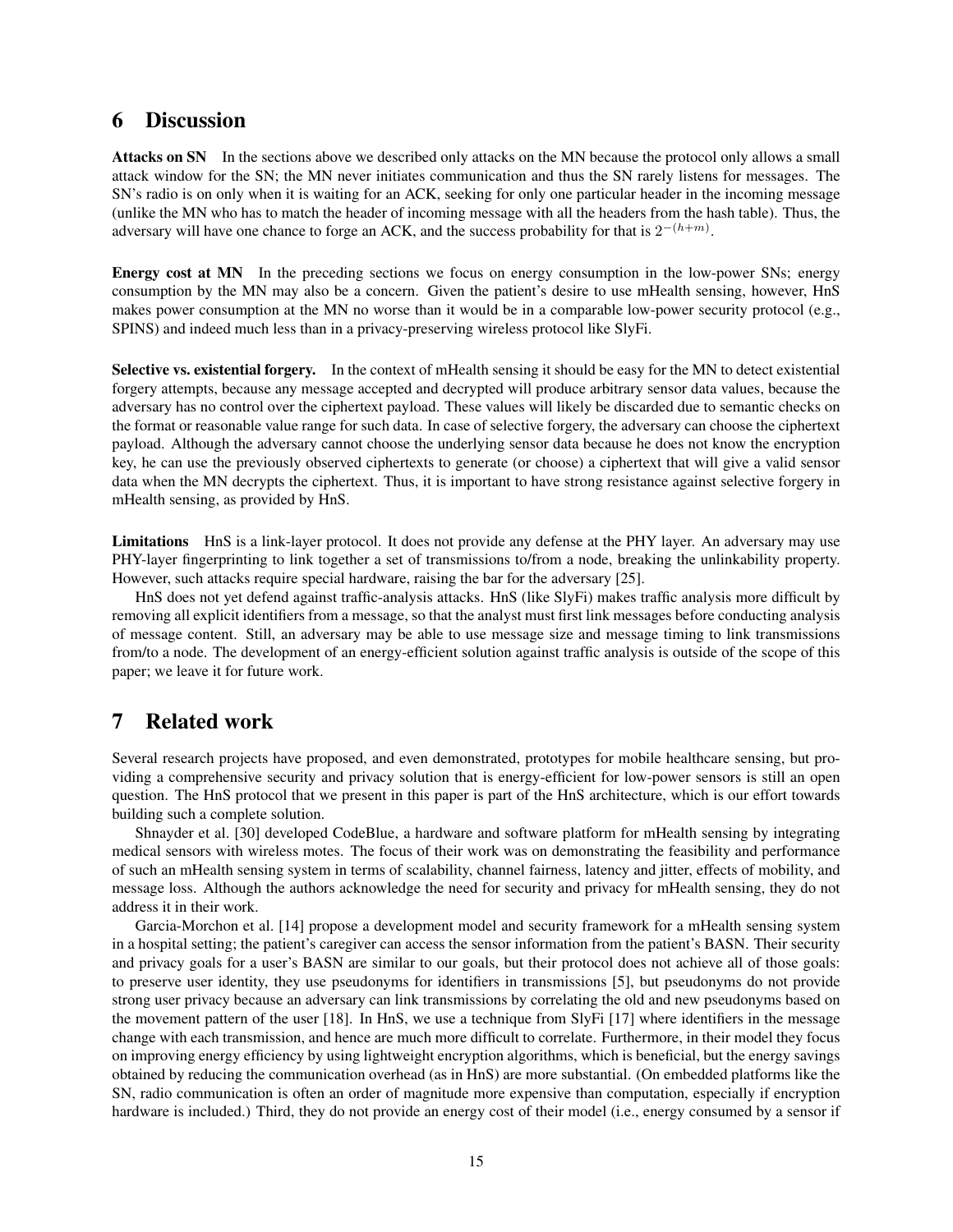it were to use their protocol), whereas in HnS we provide energy measurements for HnS protocol, and show it to be much more efficient that other protocols.

Privacy-preserving wireless protocols The class of privacy-preserving wireless protocols (PPWP) represent all the protocols that try to provide user privacy in a wireless network, by obfuscating any information in the transmission that an adversary can use to get some information about the user (or her device). There are several PPWP proposed in the literature [\[3,](#page-16-5) [17,](#page-16-6) [32,](#page-17-14) and their references]. We use some techniques from SlyFi [\[17\]](#page-16-6) (a relatively strong PPWP), and use it as a basis for comparison while evaluating the HnS protocol. Unlike SlyFi, our focus is to provide strong privacy and security with low energy overhead so that it can be applied to low-power sensors in a BASN. Hence, HnS differs in the following ways:  $i)$  in HnS we made the resource requirement asymmetric between the two nodes involved in the protocol (that is, one node requires less resources than the other), so that even a lower-capability SN can participate without undue energy consumption; ii) HnS uses smaller header and MAC sizes, which improves energy efficiency and network bandwidth, but to maintain strong security we use an adaptive security model and MAC striping;  $iii)$  we provide an energy evaluation for the protocol;  $iv$ ) in HnS the nodes do not have to rely on synchronized clocks for discovery, reducing complexity.

Perrig et al. [\[26\]](#page-17-10) proposed the SPINS security protocol for low-power wireless sensors. They did not consider node privacy, however. To achieve data integrity and authentication, they propose using a constant-length 8-byte MAC. HnS uses a smaller message overhead (as low as 4 bytes), which adapts to network traffic changes to maintain a desired level of security.

Adaptive protocols Prasad et al. [\[28\]](#page-17-15) suggested using three modes of security: low-level, medium-level, and highlevel security; the different levels of security use different cipher algorithms. Depending on the user location (e.g., home vs. public place) or which devices the user is contacting (e.g., trusted vs. untrusted), the model will choose an appropriate security level. The different levels of security achieve different sets of properties, and they use different cipher algorithms. However, choosing the right level of security is not easy; for example, a familiar location (e.g., home) does not necessarily imply the absence of an adversary. Portilla et al. [\[27\]](#page-17-16) propose changing ECC parameters to provide different levels of security depending on the energy budget of the node. In real world SSL cipher suite provides one form of adaptive security; communicating parties negotiate the cryptographic algorithms to be used at the start of a session. All these three approaches described adapt cryptographic primitives (encryption or MAC algorithms) rather than reducing network overhead, which (as in HnS) would provide more energy savings than the proposed computational adaptation.

The hybrid security model proposed by Shon et al. [\[31\]](#page-17-17) is the closest work to our adaptive security model. In their adaptive scheme they propose using MAC of different sizes to provide different levels of security, which they choose according to the network characteristics (public, commercial, or private) and the data characteristics (application data or control data). Classifying data sensitivity and determining which level of security would be reasonable for a given data type, while reducing energy used, can be tricky. For mHealth sensing, where the medical data is considered sensitive, their approach would always choose the highest-level security, which would be energy inefficient. Our adaptive model, however, adapts the security level dynamically in response to an attack by an adversary, and in absence of an adversary it adapts to reduce the overhead.

## 8 Conclusion

We describe a framework for our Hide-n-Sense (HnS) system, which aims to provide a secure and private mHealth sensing environment. We propose the HnS protocol to provide a secure, private, and energy-efficient communication channel between devices in a body-area network. To achieve the desired security and privacy goals and support low-energy sensor devices, we use three techniques: MAC striping, adaptive security, and an asymmetric resource requirement. We demonstrated these techniques using SlyFi, but these techniques can also be applied to other protocols to make them energy-efficient while maintaining their security and privacy properties. Through experiments, we demonstrated that it is feasible to implement and use HnS on low-power devices. In fact, as shown in our experiments, HnS is more energy-efficient than the existing security protocols for low-power sensors, and much more energyefficient than existing privacy-preserving wireless protocols.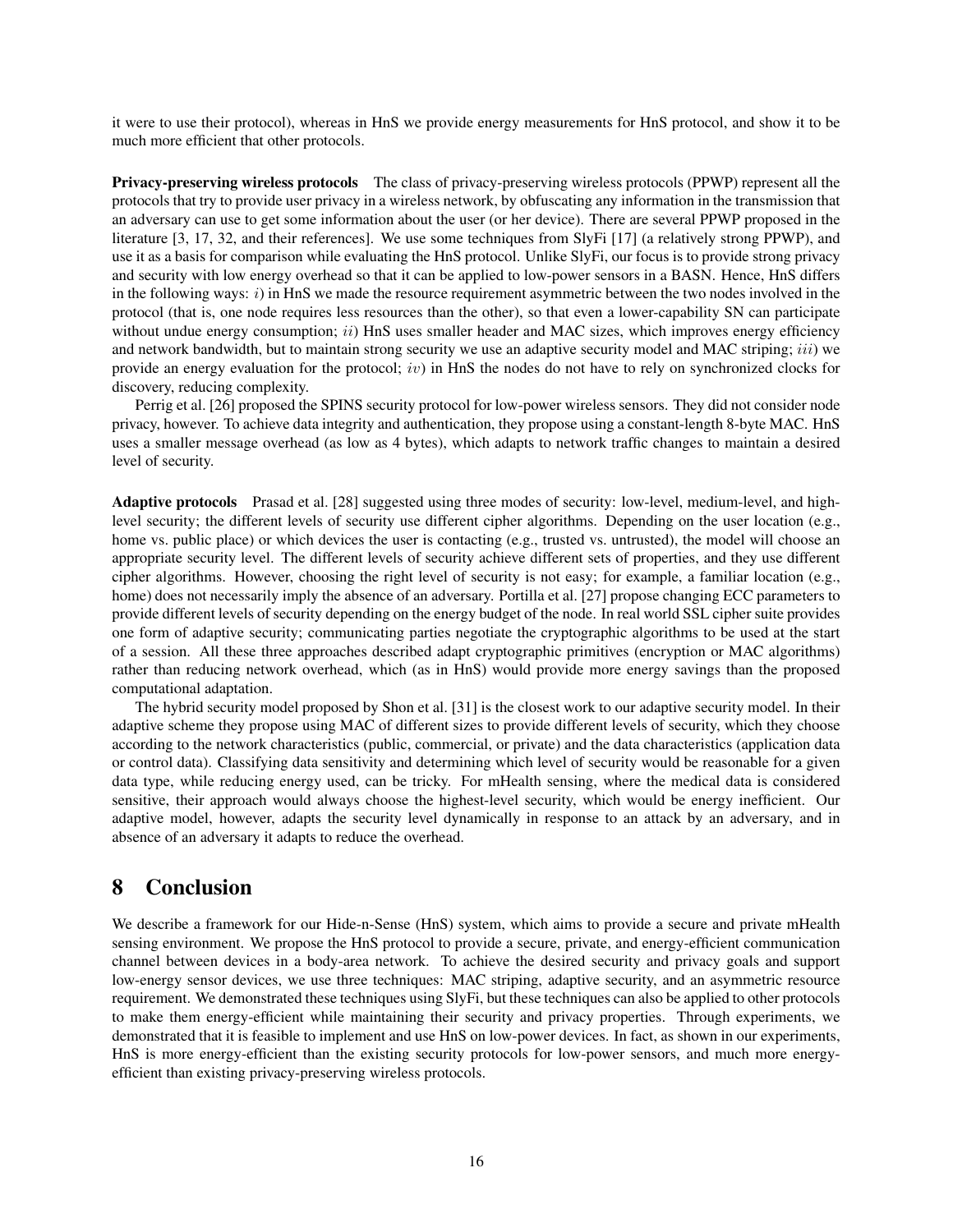## Acknowledgements

This paper results from a research program at the Institute for Security, Technology, and Society at Dartmouth College, supported by the National Science Foundation under Grant Award Number 0910842 and by the Department of Health and Human Services (SHARP program) under award number 90TR0003-01. The views and conclusions contained in this document are those of the authors and should not be interpreted as necessarily representing the official policies, either expressed or implied, of the sponsors.

## References

- <span id="page-16-1"></span>[1] S. Agarwal and C. T. Lau. Remote health monitoring using mobile phones and web services. *Telemedicine and e-Health*, 16(5):603–607, June 2010. DOI [10.1089/tmj.2009.0165.](http://dx.doi.org/10.1089/tmj.2009.0165)
- <span id="page-16-2"></span>[2] A. Arcelus, R. Goubran, H. Sveistrup, M. Bilodeau, and F. Knoefel. Context-aware smart home monitoring through pressure measurement sequences. In *IEEE International Workshop on Medical Measurement and Applications (MEMEA)*, pages 32– 37, Apr. 2010. DOI [10.1109/MEMEA.2010.5480223.](http://dx.doi.org/10.1109/MEMEA.2010.5480223)
- <span id="page-16-5"></span>[3] F. Armknecht, J. Girao, A. Matos, and R. L. Aguiar. Who said that? privacy at link layer. In *IEEE International Conference on Computer Communications (INFOCOM)*, pages 2521–2525, May 2007. DOI [10.1109/INFCOM.2007.313.](http://dx.doi.org/10.1109/INFCOM.2007.313)
- <span id="page-16-8"></span>[4] S. Avancha, A. Baxi, and D. Kotz. Privacy in mobile technology for personal healthcare. *ACM Computing Surveys*, July 2011. Accepted for publication, to appear in 2013, Online at http://www.cs.dartmouth.edu/∼[dfk/papers/avancha-survey.pdf.](http://www.cs.dartmouth.edu/~dfk/papers/avancha-survey.pdf)
- <span id="page-16-17"></span>[5] A. R. Beresford and F. Stajano. Location privacy in pervasive computing. *IEEE Pervasive Computing*, 2(1):46–55, 2003. DOI [10.1109/MPRV.2003.1186725.](http://dx.doi.org/10.1109/MPRV.2003.1186725)
- <span id="page-16-13"></span>[6] D. Bichler, G. Stromberg, M. Huemer, and M. Löw. Key generation based on acceleration data of shaking processes. *Proceedings of Ubiquitous Computing (UbiComp)*, 4717:304–317, 2007. DOI [10.1007/978-3-540-74853-3](http://dx.doi.org/10.1007/978-3-540-74853-3_18) 18.
- <span id="page-16-3"></span>[7] F. Buttussi and L. Chittaro. Smarter phones for healthier lifestyles: An adaptive fitness game. *IEEE Pervasive Computing*, 9(4):51–57, Oct. 2010. DOI [10.1109/MPRV.2010.52.](http://dx.doi.org/10.1109/MPRV.2010.52)
- <span id="page-16-0"></span>[8] H.-L. Chang, M. J. Shaw, F. Lai, W.-J. Ko, Y.-L. Ho, H.-S. Chen, and C.-C. Shu. U-health: an example of a high-quality individualized healthcare service. *Personalized Medicine*, 7(6):677–687, Nov. 2010. DOI [10.2217/pme.10.64.](http://dx.doi.org/10.2217/pme.10.64)
- <span id="page-16-15"></span>[9] TI eZ430 Chronos. [http://processors.wiki.ti.com/index.php/EZ430-Chronos.](http://processors.wiki.ti.com/index.php/EZ430-Chronos)
- <span id="page-16-12"></span>[10] C. Cornelius and D. Kotz. Recognizing whether sensors are on the same body. In *Proceedings of the International Conference on Pervasive Computing*, Lecture Notes in Computer Science, pages 332–349. Springer, June 2011. DOI [10.1007/978-3-642-21726-5](http://dx.doi.org/10.1007/978-3-642-21726-5_21) 21.
- <span id="page-16-4"></span>[11] S. Coyle, F. Benito-Lopez, R. Byrne, and D. Diamond. On-body chemical sensors for monitoring sweat. *Wearable and Autonomous Biomedical Devices and Systems for Smart Environment*, 75:177–193, 2010. DOI [10.1007/978-3-642-15687-8](http://dx.doi.org/10.1007/978-3-642-15687-8_9) [9.](http://dx.doi.org/10.1007/978-3-642-15687-8_9)
- <span id="page-16-10"></span>[12] J.-E. Ekberg and M. Kylänää. Mobile trusted module (MTM):an introduction, 2007. [http://research.nokia.com/files/tr/](http://research.nokia.com/files/tr/NRC-TR-2007-015.pdf) [NRC-TR-2007-015.pdf.](http://research.nokia.com/files/tr/NRC-TR-2007-015.pdf)
- <span id="page-16-7"></span>[13] Fitbit.com. Fitbit. Online at [http://www.fitbit.com/,](http://www.fitbit.com/) visited 2010.
- <span id="page-16-16"></span>[14] O. Garcia-Morchon, T. Falck, T. Heer, and K. Wehrle. Security for pervasive medical sensor networks. In *Proceedings of the International Conference on Mobile and Ubiquitous Systems: Networking and Services (MobiQuitous)*. IEEE Press, July 2009. DOI [10.4108/ICST.MOBIQUITOUS2009.6832.](http://dx.doi.org/10.4108/ICST.MOBIQUITOUS2009.6832)
- <span id="page-16-14"></span>[15] S. Gollakota, N. Ahmed, N. Zeldovich, and D. Katabi. Secure in-band wireless pairing. In *Proceedings of the USENIX conference on Security (USENIX Security)*, 2011. Online at [https://db.usenix.org/events/sec11/tech/full](https://db.usenix.org/events/sec11/tech/full_papers/Gollakota.pdf) papers/Gollakota.pdf.
- <span id="page-16-11"></span>[16] Green Hills. [http://www.ghs.com/.](http://www.ghs.com/)
- <span id="page-16-6"></span>[17] B. Greenstein, D. McCoy, J. Pang, T. Kohno, S. Seshan, and D. Wetherall. Improving wireless privacy with an identifier-free link layer protocol. In *Proceedings of the International Conference on Mobile Systems, Applications, and Services (MobiSys)*, pages 40–53. ACM, June 2008. DOI [10.1145/1378600.1378607.](http://dx.doi.org/10.1145/1378600.1378607)
- <span id="page-16-18"></span>[18] L. Huang, K. Matsuura, H. Yamane, and K. Sezaki. Enhancing wireless location privacy using silent period. In *Proceedings of the IEEE Wireless Communications and Networking Conference*, volume 2, pages 1187–1192, Mar. 2005. DOI [10.1109/](http://dx.doi.org/10.1109/WCNC.2005.1424677) [WCNC.2005.1424677.](http://dx.doi.org/10.1109/WCNC.2005.1424677)
- <span id="page-16-9"></span>[19] D. Kotz. A threat taxonomy for mHealth privacy. In *Proceedings of the Workshop on Networked Healthcare Technology (NetHealth)*. IEEE Press, Jan. 2011. DOI [10.1109/COMSNETS.2011.5716518.](http://dx.doi.org/10.1109/COMSNETS.2011.5716518)